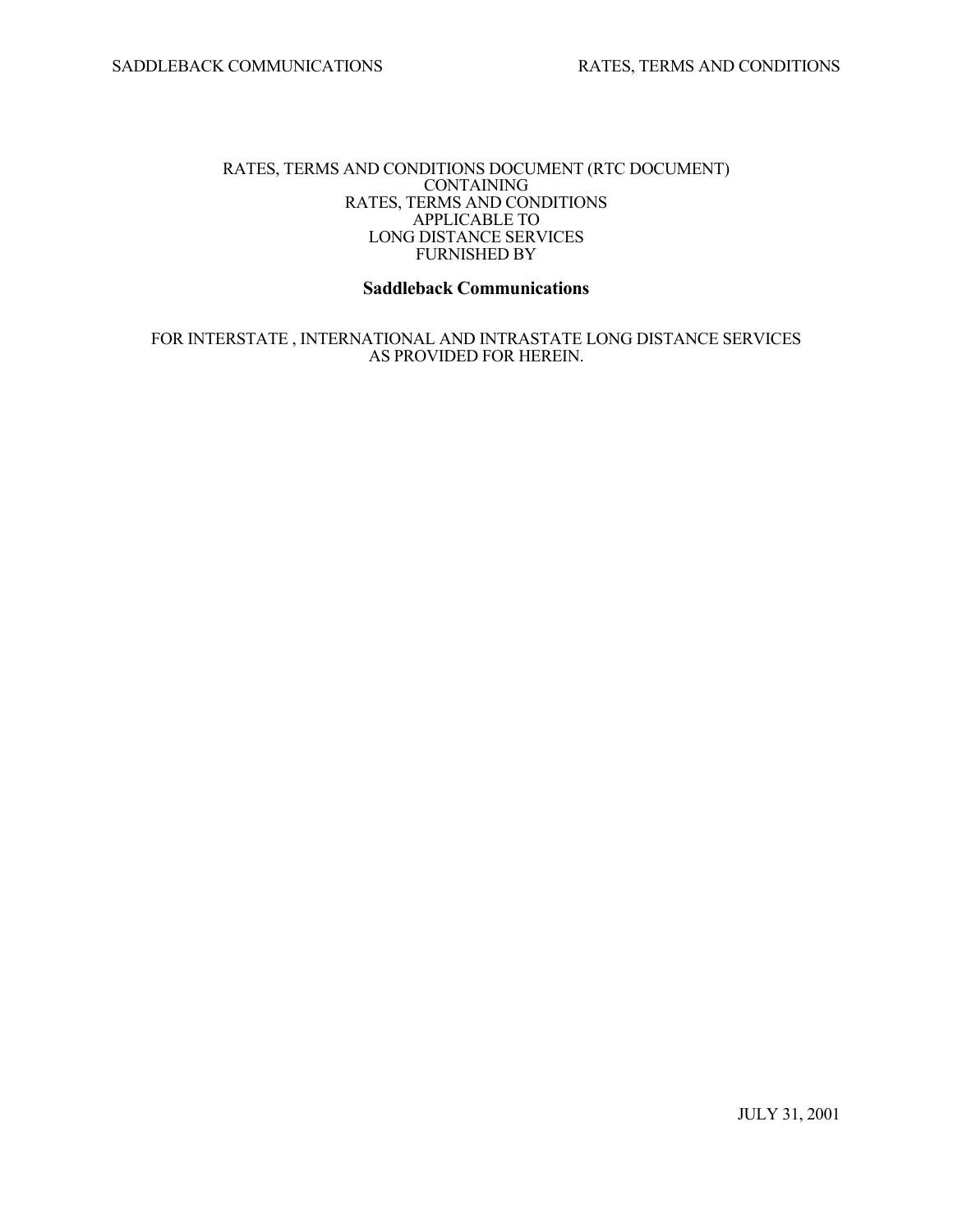# **TABLE OF CONTENTS**

# Page No.

| <b>Section 1:</b>        |                |                                                                                                                                    |  |  |  |
|--------------------------|----------------|------------------------------------------------------------------------------------------------------------------------------------|--|--|--|
| 1.1<br>1.2               |                |                                                                                                                                    |  |  |  |
| <b>Section 2:</b>        |                | Terms and Conditions - Interstate, International, and Intrastate                                                                   |  |  |  |
| 2.1                      |                |                                                                                                                                    |  |  |  |
|                          | 2.1.A          |                                                                                                                                    |  |  |  |
|                          | 2.1.B          |                                                                                                                                    |  |  |  |
| 2.2<br>2.3<br>2.4<br>2.5 |                |                                                                                                                                    |  |  |  |
|                          |                |                                                                                                                                    |  |  |  |
|                          |                |                                                                                                                                    |  |  |  |
|                          | 2.5.A          |                                                                                                                                    |  |  |  |
|                          | 2.5.B<br>2.5.C |                                                                                                                                    |  |  |  |
|                          |                |                                                                                                                                    |  |  |  |
|                          | 2.5.D          |                                                                                                                                    |  |  |  |
|                          | 2.5.E          |                                                                                                                                    |  |  |  |
|                          | 2.5.F          |                                                                                                                                    |  |  |  |
|                          | 2.5.G          |                                                                                                                                    |  |  |  |
|                          | 2.5.H          |                                                                                                                                    |  |  |  |
| 2.6                      |                |                                                                                                                                    |  |  |  |
| <b>Section 3:</b>        |                | <b>General Classification and Description of the Company's Service -</b><br>Interstate. International and Intrastate Long Distance |  |  |  |
| 3.1<br>3.2               |                |                                                                                                                                    |  |  |  |
|                          |                |                                                                                                                                    |  |  |  |
|                          | 3.2.A          |                                                                                                                                    |  |  |  |
| 3.3<br>3.4               |                |                                                                                                                                    |  |  |  |
|                          | 3.4.A          |                                                                                                                                    |  |  |  |
|                          | 3.4.B          |                                                                                                                                    |  |  |  |
|                          | 3.4.C          |                                                                                                                                    |  |  |  |
| 3.5<br>3.6<br>3.7        |                |                                                                                                                                    |  |  |  |
|                          |                |                                                                                                                                    |  |  |  |
|                          |                |                                                                                                                                    |  |  |  |
| 3.8                      |                |                                                                                                                                    |  |  |  |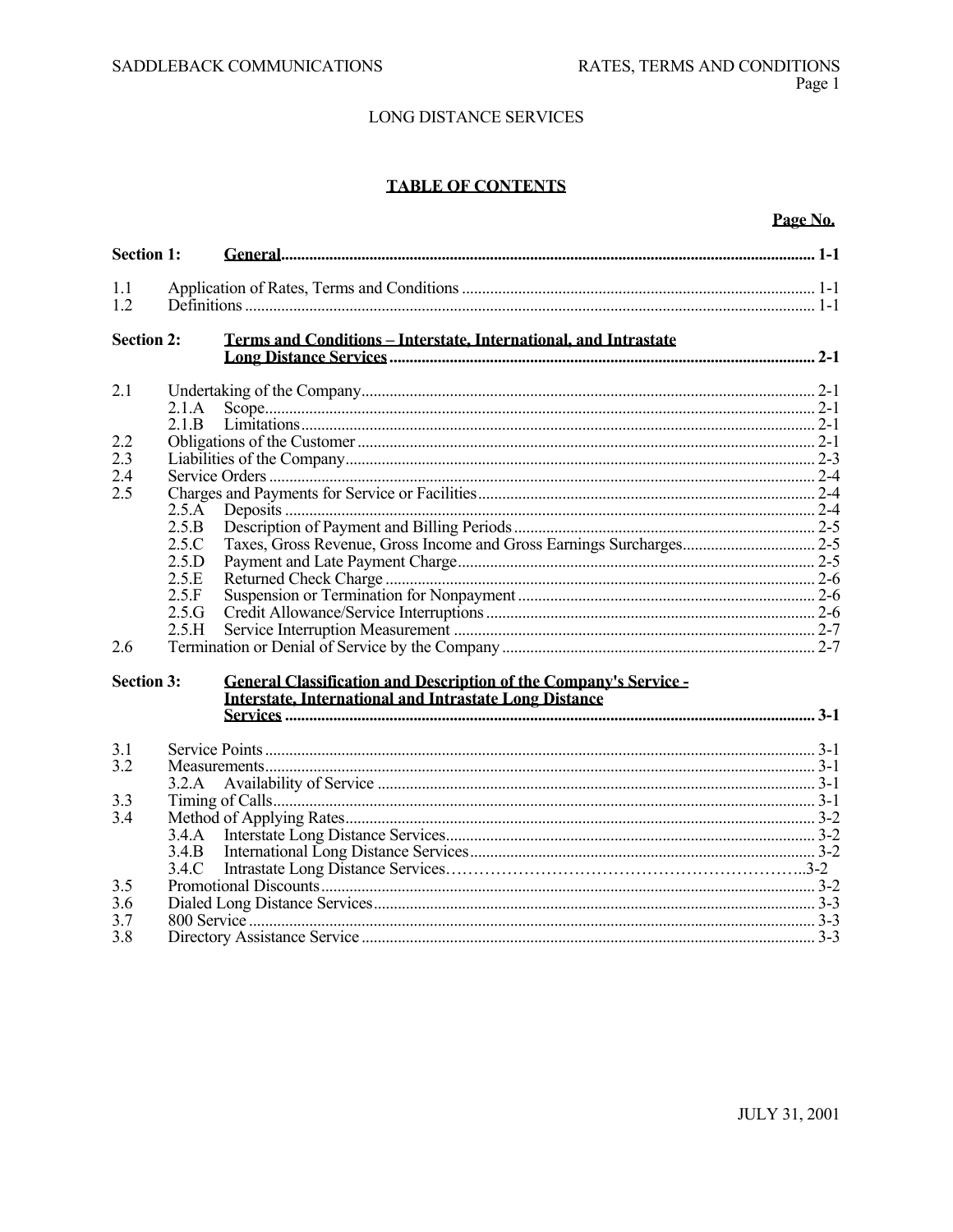# **TABLE OF CONTENTS** (Cont'd)

**Page No.**

| <b>Section 3:</b> |  | <b>General Classification and Description of the Company's Service -</b><br><b>Interstate, International and Intrastate Long Distance</b><br>Services (Cont'd) |  |
|-------------------|--|----------------------------------------------------------------------------------------------------------------------------------------------------------------|--|
| 3.09              |  |                                                                                                                                                                |  |
|                   |  |                                                                                                                                                                |  |
|                   |  |                                                                                                                                                                |  |
|                   |  |                                                                                                                                                                |  |
|                   |  |                                                                                                                                                                |  |
|                   |  |                                                                                                                                                                |  |
|                   |  |                                                                                                                                                                |  |
|                   |  |                                                                                                                                                                |  |
| <b>Section 4:</b> |  |                                                                                                                                                                |  |
| 4.1               |  |                                                                                                                                                                |  |
| 4.2               |  |                                                                                                                                                                |  |
| 4.3               |  |                                                                                                                                                                |  |
| <b>Section 5:</b> |  |                                                                                                                                                                |  |
| 5.1               |  |                                                                                                                                                                |  |
| 5.2               |  |                                                                                                                                                                |  |
| 5.3               |  |                                                                                                                                                                |  |
| <b>Section 6:</b> |  |                                                                                                                                                                |  |
| 6.1               |  |                                                                                                                                                                |  |
| 6.2               |  |                                                                                                                                                                |  |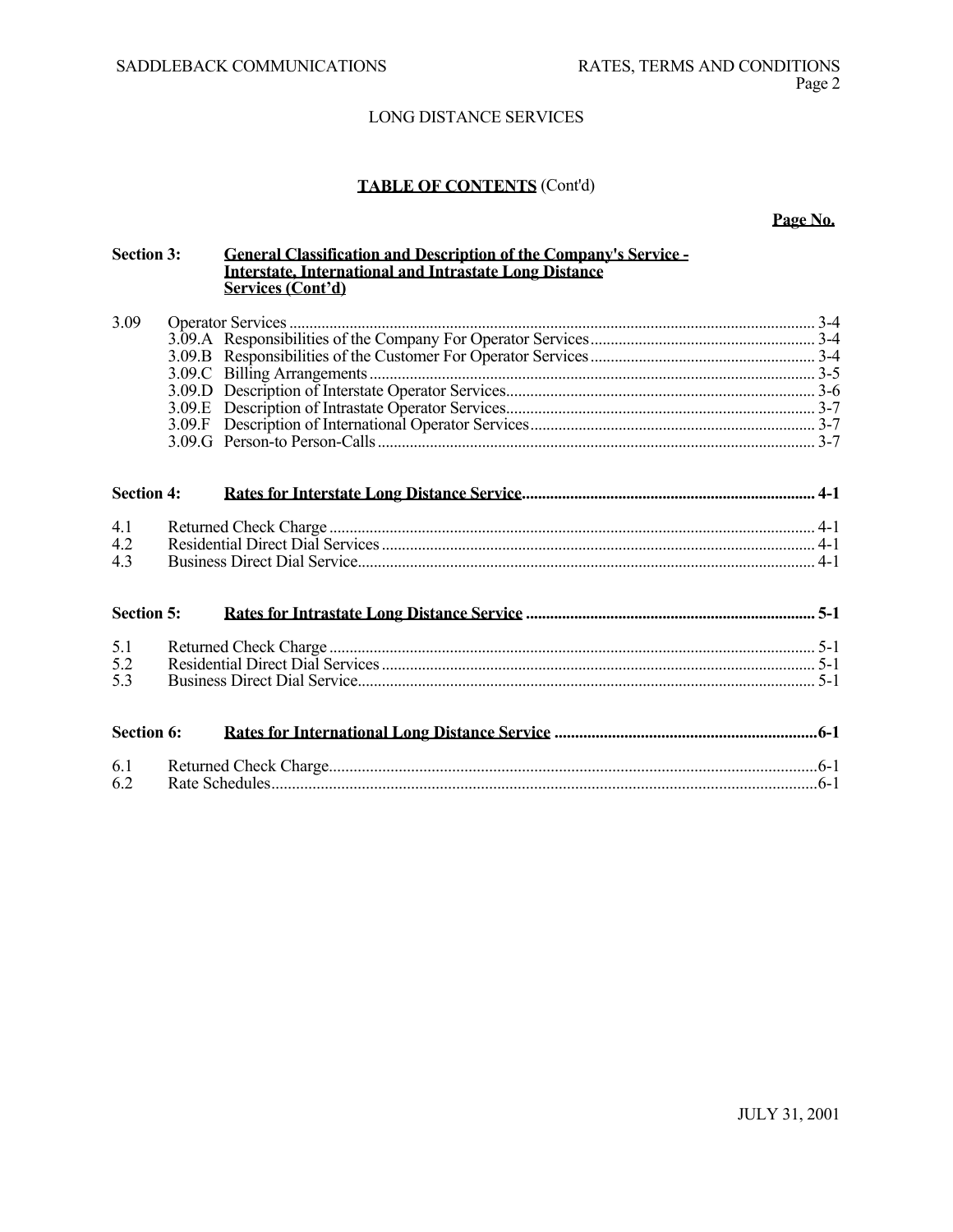## **1. General**

- 1.1 Application of Rates, Terms and Conditions
	- 1.1.A The rates, terms and conditions contained within this document, hereinafter referred to as "Rates, Terms and Conditions," are applicable to the provision of Interstate Long Distance Service, International Long Distance Service, and Intrastate Long Distance Service hereinafter collectively or individually referred to as "Service", by Saddleback Communications, hereinafter referred to as the "Company", as specified herein. Service is furnished subject to the availability of facilities and subject to transmission, atmospheric and like conditions. By accepting Service from the Company, the Customer accepts these Rates, Terms and Conditions as a binding agreement between the Customer and the Company. Changes to these Rates, Terms and Conditions may be made by the Company upon fifteen (15) days written notice to the Customer. Use of the Company's Service after the fifteen (15) day notice period shall be construed as the Customer's agreement to the changed rates, terms and conditions.
	- 1.1.B These Rates, Terms and Conditions are incorporated by reference in the Saddleback Communications Long Distance Services Agreement (Long Distance Services Agreement). The Long Distance Services Agreement and the Rates, Terms and Conditions together comprise the rates, terms and conditions applicable to provision of Interstate Long Distance Service, International Long Distance Service and Intrastate Long Distance Services by the Company. A copy of the Long Distance Service Agreement is attached at the beginning of this Rates, Terms and Conditions Document. In the event there is a conflict between terms and conditions in the Long Distance Services Agreement, the Long Distance Services Agreement shall govern resolution of such conflict.
	- 1.1.C The provision of such Service by the Company as set forth in these Rates, Terms and Conditions does not constitute a joint undertaking with the Customer for the furnishing of any Service.
	- 1.1.D Intrastate Long Distance Service provided under the Rates, Terms and Conditions are limited to calls originating and terminating within the state of Arizona.

# 1.2 Definitions

Certain terms used throughout these Rates, Terms and Conditions are defined as follows:

1.2.A Access Code

 A sequence of numbers that, when dialed, connect the caller to the Provider associated with that sequence.

1.2.B Application for Service

A standard order form which includes all pertinent billing, technical, and other descriptive information which will enable the Company to provide the Service as required.

1.2.C Automatic Number Identification (ANI)

The term "ANI" (automatic number identification) refers to the delivery of the calling party's billing number by a local exchange carrier to any interconnecting carrier for billing or routing purposes and to the subsequent delivery of such number to end users (as defined for purposes of the FCC's Part 64, Subpart P, calling party telephone number, §§64.1600 through 64.1604). These Rates, Terms and Conditions also utilize ANI to mean an individual customer telephone number.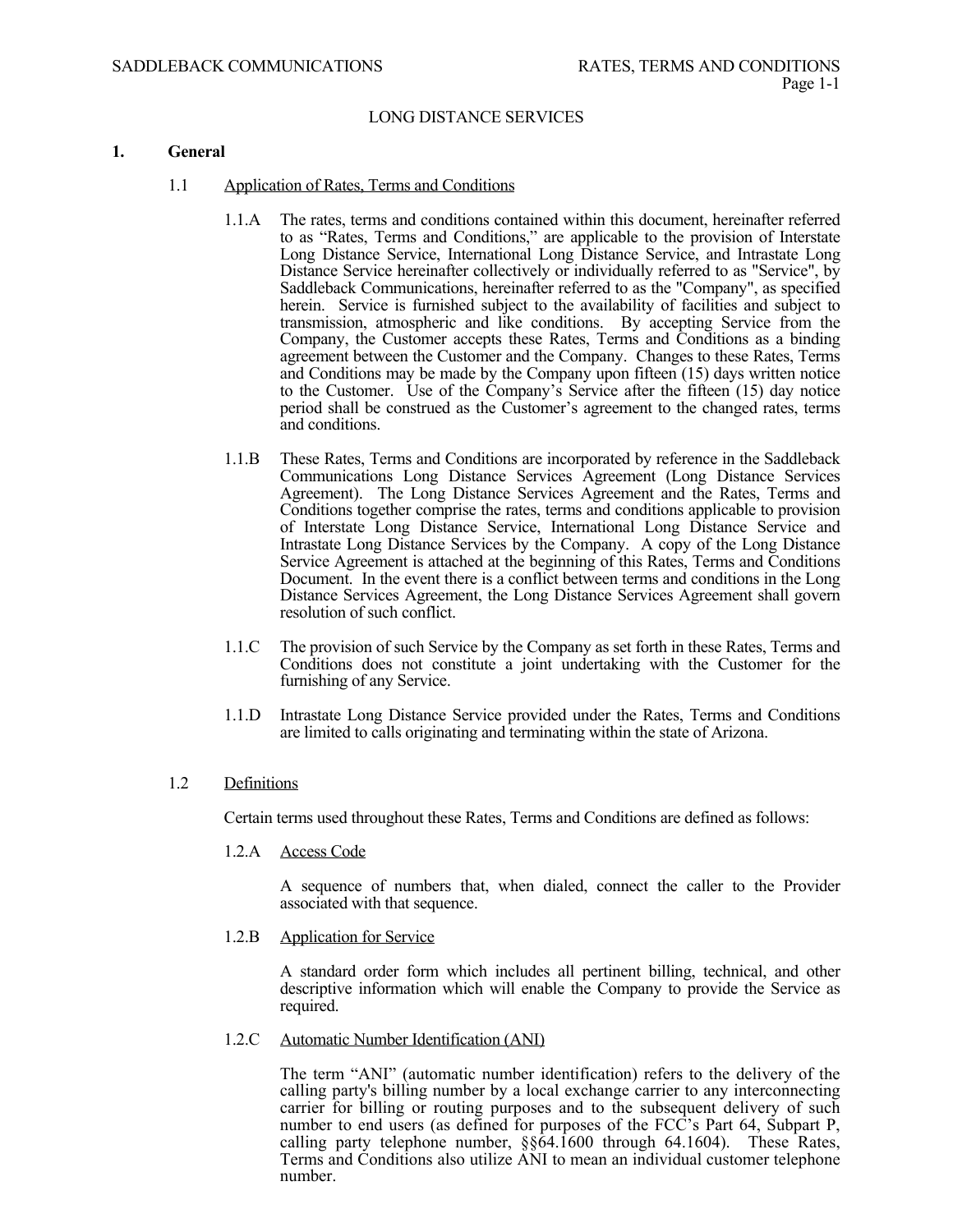# 1.2.D Billed Party

The person or entity responsible for payment of the Company's service for an Operator Services Call, as follows:

- (1) in the case of a Calling Card or Credit Card call, the holder of the calling card or credit card used by the Customer; and
- (2) in the case of a Collect or Third Party call, the person responsible for the local telephone service at the telephone number that agrees to accept charges for the call.

# 1.2.E Call Splashing

The transfer of a telephone call from one provider of operator services to another such provider in such a manner that the subsequent provider is unable or unwilling to determine the location of the origination of the call and, because of such inability or unwillingness, is prevented from billing the call on the basis of such location.

1.2.F Collect Call

A call for which charges are billed, not to the originating telephone number, but to the destination or termination telephone number.

1.2.G Company

Saddleback Communications, unless the context indicates otherwise.

1.2.H Customer

 Any individual, partnership, association, trust, corporation, cooperative or governmental agency or other entity which utilizes the Services provided by the Company. A Customer, as set forth herein, is responsible for the payment of charges and for compliance with all applicable terms of the Company's Rates, Terms and Conditions.

# 1.2.I Customer Dialed Calling Card Call

 A Calling Card Call which is dialed by the Customer and may or may not require intervention by an attended operator position to complete.

# 1.2.J Customer Provided Equipment

 Terminal Equipment or facilities provided by persons other than the Company and connected to the Company's Services and/or facilities.

# 1.2.K Domestic

 Domestic points include all fifty (50) states and all U.S. territories and possessions as defined in the Communications Act of 1934, and as amended by the Telecommunications Act of 1996, and as further defined by the Federal Communications Commission in their orders.

1.2.L Equal Access

 Has the meaning given that term in Appendix B of the Modification of Final Judgment entered August 24, 1982, in United States v. Western Electric, Civil Action No. 82-0192 (United States District Court, District of Columbia), as amended by the Court in its orders issued prior to October 17, 1990.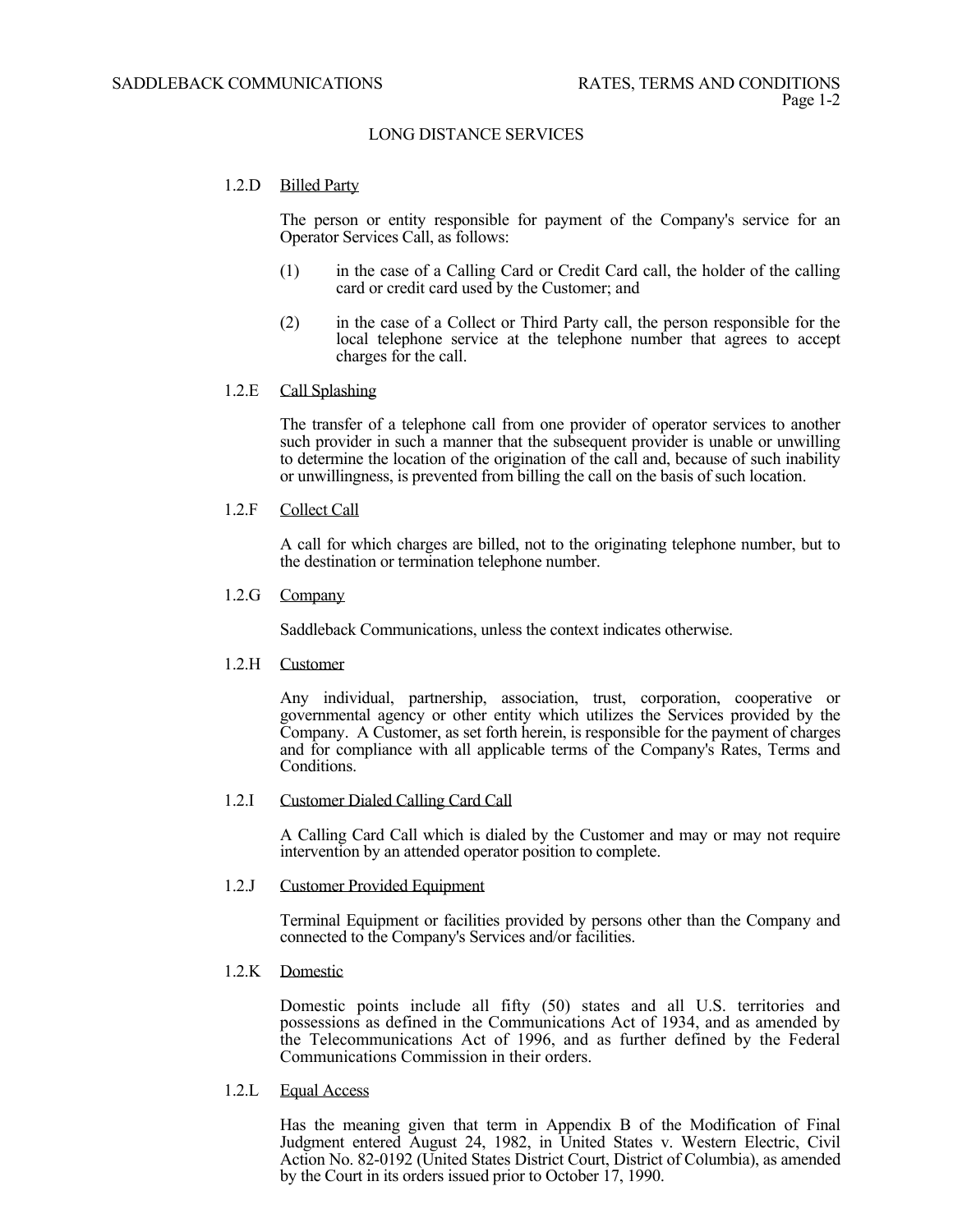# 1.2.M FCC

The Federal Communications Commission.

# 1.2.N International Long Distance Service

International Long Distance Service is a Long Distance Service involving a telephone call originating in one country and terminating in another country. International Long Distance Service includes International Operator Service offered by the Company as provided herein.

# 1.2.O International Operator Service

 International Operator Service is an Operator Service involving a telephone call originating in one country and terminating in another country.

#### 1.2.P Interstate Long Distance Service

Interstate Long Distance Service is a Long Distance Service involving a telephone call originating in one state and terminating in another state (also referred to as a "state-to-state" call). Interstate Long Distance Service includes Interstate Operator Service offered by the Company as provided herein.

# 1.2.Q Interstate Operator Service

Interstate Operator Service is an Operator Service involving a telephone call originating in one state and terminating in another state.

# 1.2.R Intrastate Long Distance Service

Intrastate Long Distance Service is a Long Distance Service involving a telephone call originating and terminating in the same state (also referred to as a "in-state" call). Company provision of Intrastate Long Distance Service under the Rates, Terms and Conditions is limited to the state of Arizona. Intrastate Long Distance Service includes Intrastate Operator Service offered by the Company as provided herein.

# 1.2.S Intrastate Operator Service

 Intrastate Operator Service is an Operator Service involving a telephone call originating and terminating in the same state. Company provision of Intrastate Operator Service under the Rates, Terms and Conditions is limited to the state of Arizona.

# 1.2.T Local Exchange Carrier (LEC)

A telephone company which furnishes local exchange services.

# 1.2. U Long Distance Service (LDS)

The term "Long Distance Service" denotes the furnishing of station-to-station direct dial interstate and international switched network services to the Customer for the completion of long distance voice and dial up low speed data transmissions over voice grade channel from the Company's Points of Presence to domestic points and international points

1.2.V Operator Service

An Operator Service is a Long Distance Service provided by the Company that includes, as a component, any automatic or live assistance to a Customer to arrange for billing or completion, or both, of the Long Distance Service.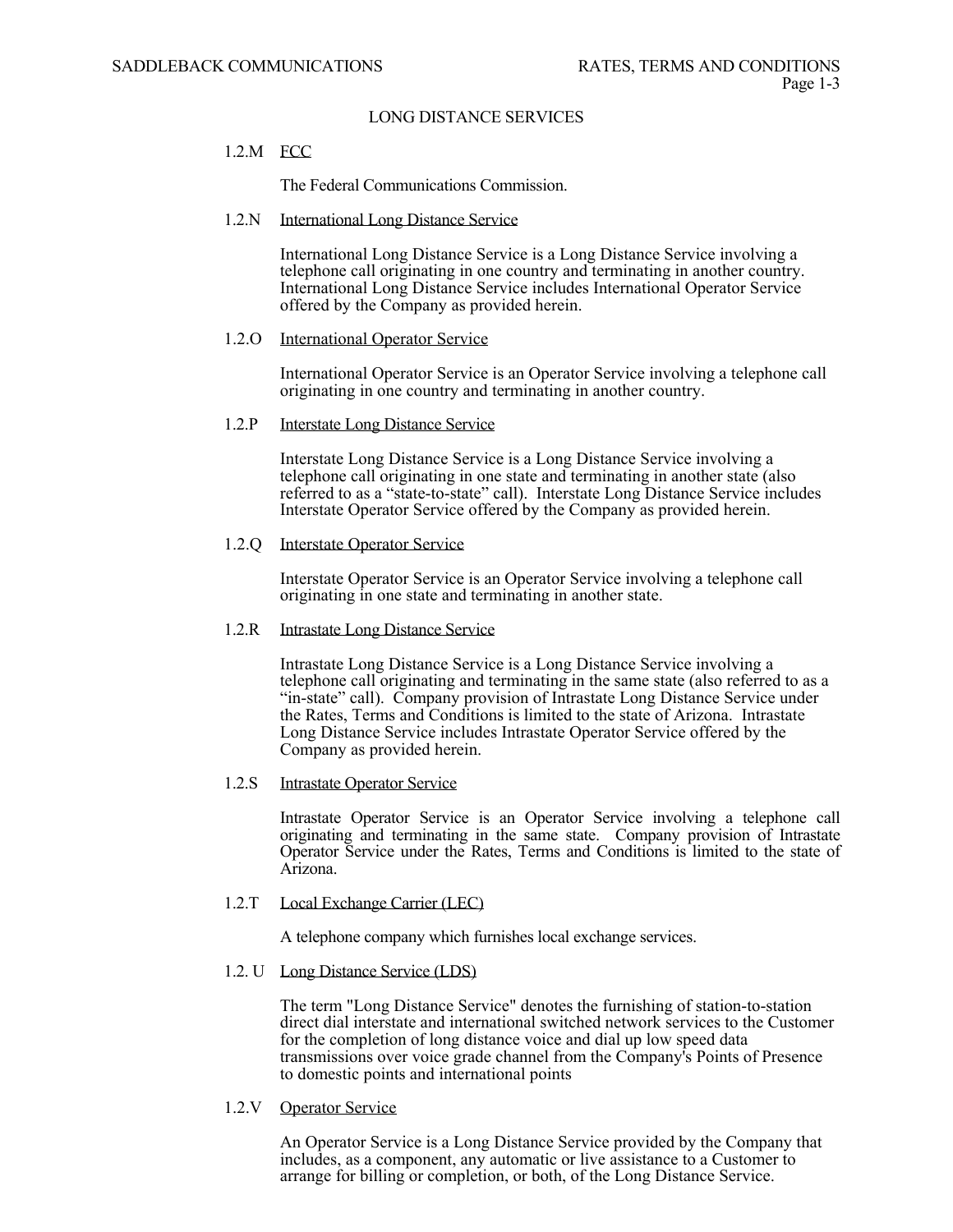#### 1.2.W Person-to-Person Calls

 A call which is placed under the stipulation that the caller will speak only to a specific called party. Such a call is not completed until either the specific party named by the caller is contacted, or the caller agrees to speak to a different party.

#### 1.2.X Rates, Terms and Conditions

 Rates, Terms and Conditions refers to this document as a whole comprising the rates, terms and conditions applicable to the provision of Services to Customers by the Company.

### 1.2.Y Service

 The offerings of the Company comprising Interstate Long Distance Service, International Long Distance Service and Intrastate Long Distance Service.

#### 1.2.Z Telecommunications

 The transmission of voice communications or, subject to the transmission capabilities of the service, the transmission of data, facsimile, signaling, metering, or any other form of intelligence.

#### 1.2.AA Third Party Calls

A call for which charges are billed, not to the originating telephone number, but to a third party telephone number which is neither the originating nor the terminating telephone number.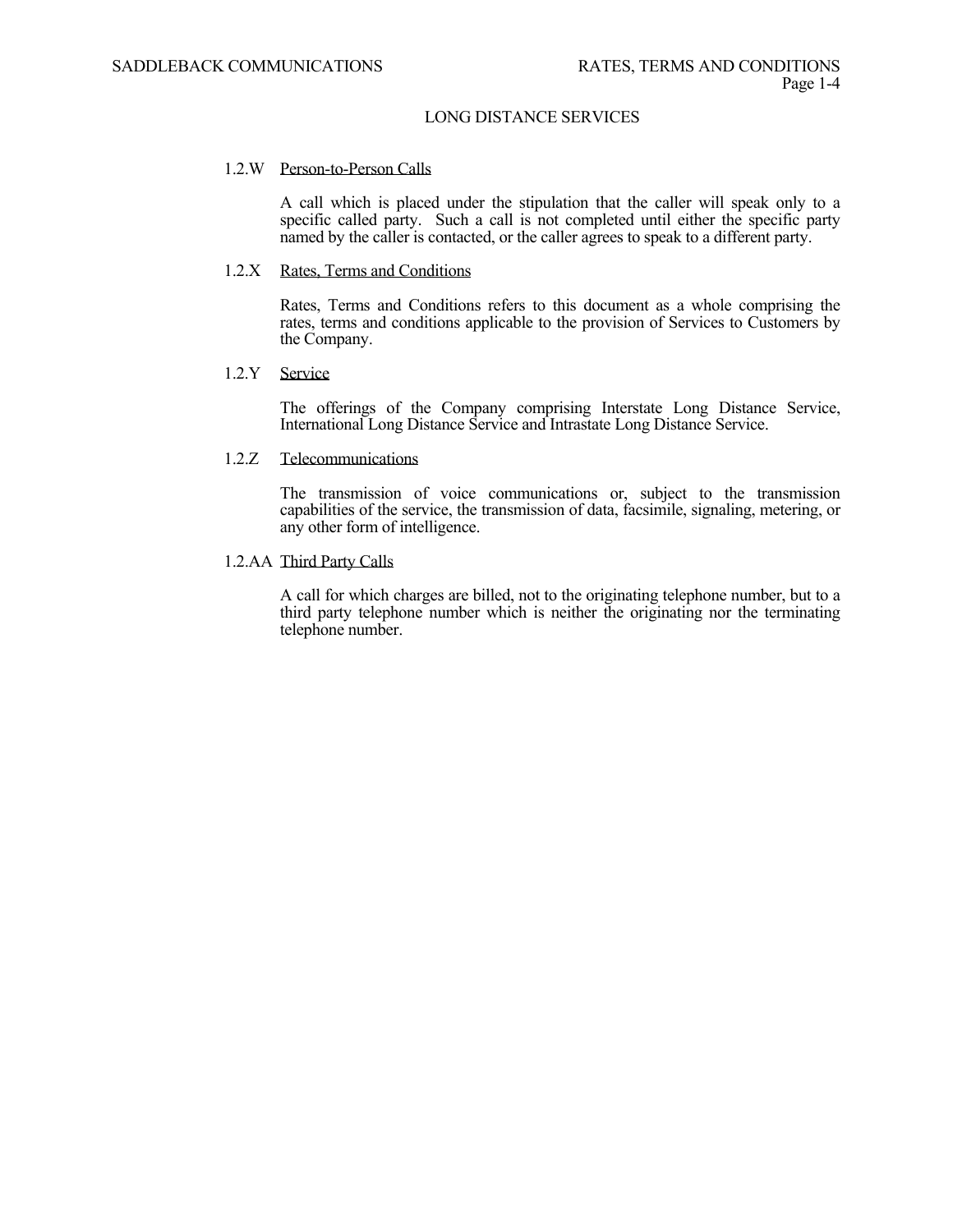#### **2. Terms and Conditions – Interstate, International and Intrastate Long Distance Services**

- 2.1 Undertaking of the Company
	- 2.1.A Scope

 The Company is a carrier providing Interstate Long Distance Service, International Long Distance Service and Intrastate Long Distance Service to Customers for their direct transmission of voice, data and other types of telecommunications within the United States, between points in the United States and international points, as described in these Rates, Terms and Conditions. Intrastate Long Distance Services are limited to originating and terminating points within the state of Arizona.

- 2.1.B Limitations
	- 2.1.B.1 The services provided pursuant to these Rates, Terms and Conditions are offered subject to the availability of facilities and the other provisions of these Rates, Terms and Conditions.
	- 2.1.B.2 The Company does not undertake to transmit communications or messages, but rather furnishes facilities, Service and equipment for such transmissions by the Customer.
	- 2.1.B.3 The Company retains the right to deny Service to any Customer which fails to comply with the rules and regulations of these Rates, Terms and Conditions, or other applicable rules, regulations or laws.
- 2.2 Obligations of the Customer
	- 2.2.A All Customers assume general responsibilities in connection with the provision and use of the Company's Service. General responsibilities are described in this section. When facilities, equipment, and/or communication systems provided by others are connected to the Company's facilities, the Customer assumes the additional responsibilities as set forth in Section 2.2, herein.
	- 2.2.B The Customer is responsible for the payment of all charges for any and all Services or facilities provided by the Company to the Customer.
	- 2.2.C Subject to availability, the Customer may use specific codes to identify the users groups on its account and to allocate the cost of its service accordingly. The numerical composition of such codes shall be set forth by the Company to assure compatibility with the Company's accounting and automation systems and to avoid duplication of such specific codes.
	- 2.2.D The Company reserves the right to discontinue the use of any code provided to the Customer and to substitute another code for such Customer's use.
	- 2.2.E The Customer shall indemnify and save harmless the Company from and against all loss, liability, damage and expense, including reasonable counsel fees, due to claims for libel, slander, or infringement of copyright or trademark in connection with any material transmitted by the Customer using the Company's Services; and any other claim resulting from any act or omission of the Customer to the use of the Company's facilities.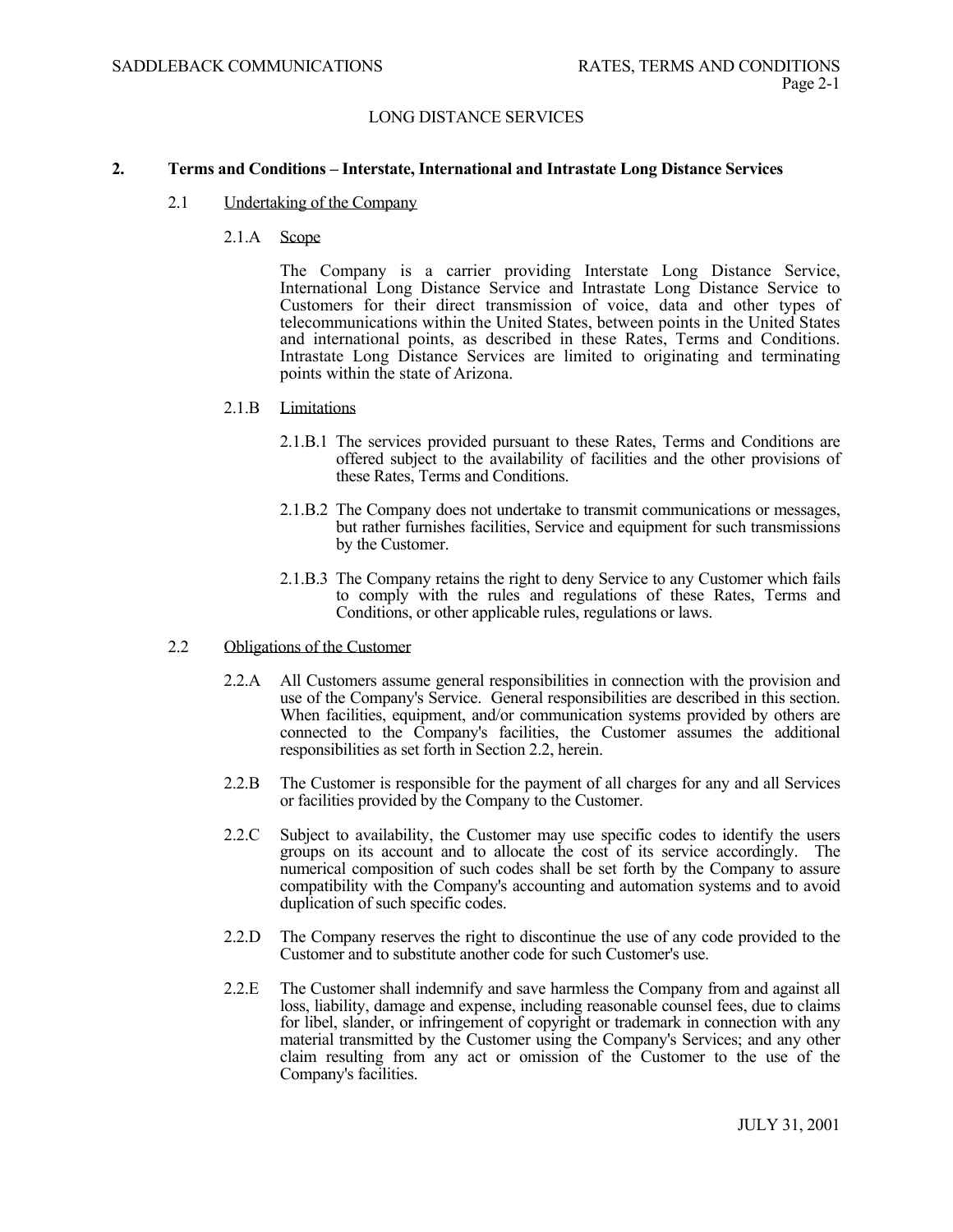#### **2. Terms and Conditions – Interstate, International and Intrastate Long Distance Services (Cont'd)**

- 2.2 Obligations of the Customer (Cont'd)
	- 2.2.F Nothing contained herein, or in any other provision of these Rates, Terms and Conditions, or in any marketing materials issued by the Company shall give any Customer or person any ownership interest or proprietary right in any particular code issued by Company; provided, however, that a Customer that continues to subscribe to Company's Services will be provided a replacement code in the event such Customer's initial code is canceled.
	- 2.2.G The Customer shall reimburse the Company for damages to the Company's facilities caused by any negligence or willful act or acts on the part of the Customer.
	- 2.2.H The Customer shall pay and hold the Company harmless from the payment of all charges for service ordered by the Customer from the Local Exchange Carriers or other entities for long distance services and/or facilities connecting the Customer and the Company.
	- 2.2.I In the event a suit is brought by the Company, or an attorney is retained by the Company to collect any bill or enforce the terms of these Rates, Terms and Conditions against a Customer, that Customer shall be responsible for payment of all reasonable attorney's fees, court costs, costs of investigation and any and all other related costs and expenses incurred by the Company in connection therewith.
	- 2.2.J The Customer understands that the Services are furnished subject to the condition that there will be no abuse, fraudulent and/or illegal use thereof. Such activity includes, but is not limited to:
		- 2.2.J.1 Using the Service for any purpose which is in violation of any law.
		- 2.2.J.2 Obtaining or attempting to obtain Services through any scheme, false representation and/or use of any fraudulent means or devices whatsoever with the intent to avoid payment, in whole or in part, of charges for Services, or assisting any other person or firm in such regard.
		- 2.2.J.3 Attempting to, or actually obtaining, accessing, altering, or interfering with the communications and/or information by rearranging, tampering with or making any connection with any facilities of the Company or assisting any other person or firm in such regard.
		- 2.2.J.4 Using the Services in a manner that interferes unreasonably with the use of Service by one or more other Customers.
		- 2.2.J.5 Using the Service to convey information deemed to be obscene, salacious, or prurient, to impersonate another person with fraudulent or malicious intent, to call another person or persons so frequently, at such times, or in such a manner as to annoy, abuse, or harass, or to convey information of a nature or in a manner that renders such conveyance unlawful.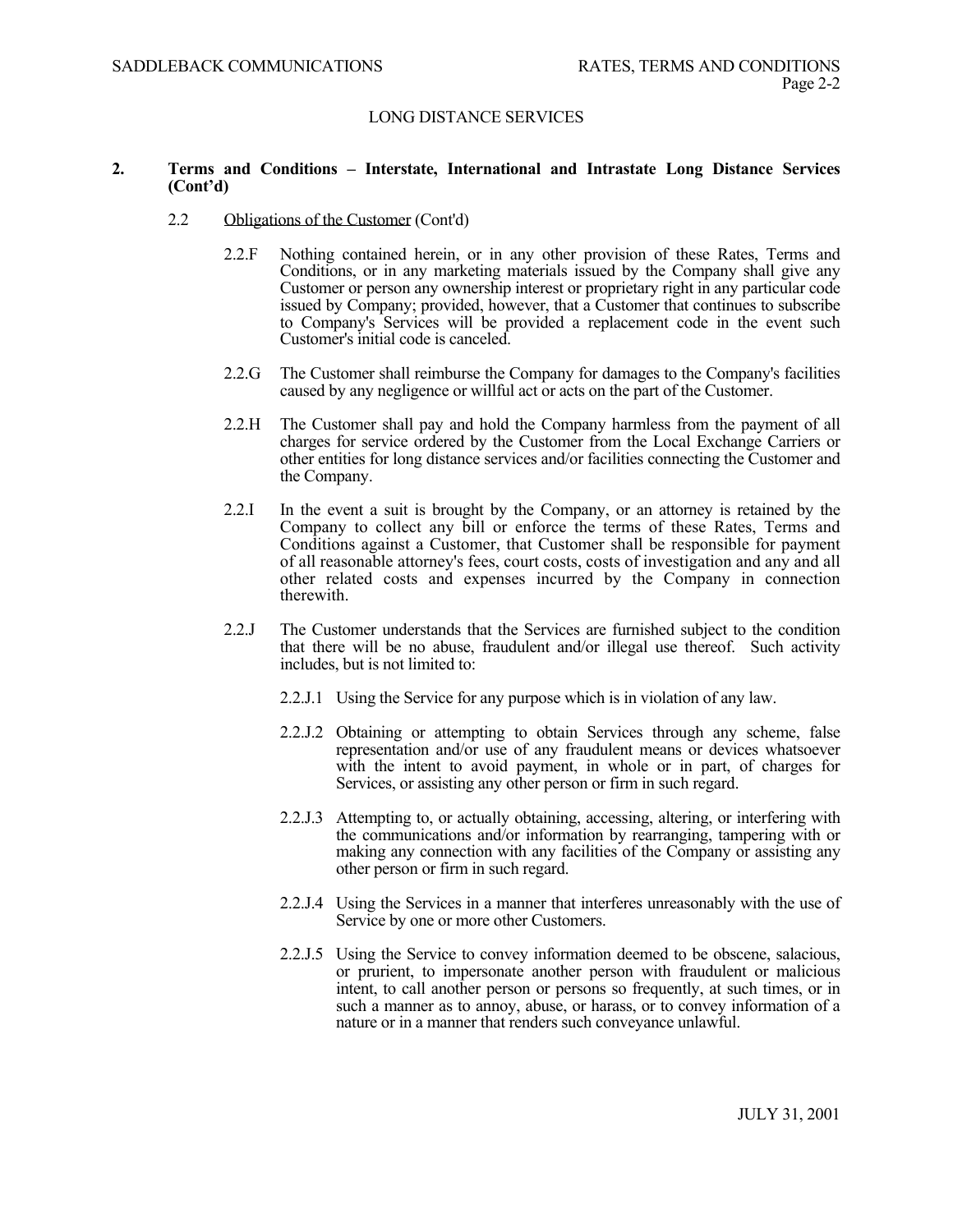### **2. Terms and Conditions – Interstate, International and Intrastate Long Distance Services (Cont'd)**

- 2.2 Obligations of the Customer (Cont'd)
	- 2.2.K The Customer, not the Company, shall be responsible for compliance with FCC Rules, 47 C.F.R. Part 68, and for all maintenance of such equipment and/or facilities.
- 2.3 Liabilities of the Company
	- 2.3.A Except as stated in this Section 2.3, the Company shall have no liability for damages of any kind arising out of or related to events, acts, rights or privileges contemplated in these Rates, Terms and Conditions.
	- 2.3.B The liability of the Company for damages resulting in whole or in part from or arising in connection with the furnishing of Service under these Rates, Terms and Conditions, including, but not limited to, mistakes, omissions, interruptions, delays, errors or other defects or misrepresentations shall not exceed an amount equal to the charges under these Rates, Terms and Conditions applicable to the specific call (or portion thereof) that was affected. No other liability shall attach to the Company.
	- 2.3.C The Company shall not be liable for any failure of performance hereunder due to causes beyond its control, including, but not limited to: (1) acts of God, fires, flood or other catastrophes; (2) any law, order, regulation, directive, action or request of the United States Government, or any other government, including state and local governments having jurisdiction over the Company, or of any department, agency, bureau, corporation or other instrumentality of any one or more of said governments, or of any civil or military authority; or (3) national emergencies, insurrections, riots, wars or other labor difficulties.
	- 2.3.D The Company shall not be liable for any act or omission of any other entity furnishing facilities, equipment, or services used by a Customer, with the Company's Services. In addition, the Company shall not be liable for any damages or losses due to the failure or negligence of any Customer or due to the failure of Customer Provided Equipment, facilities or services.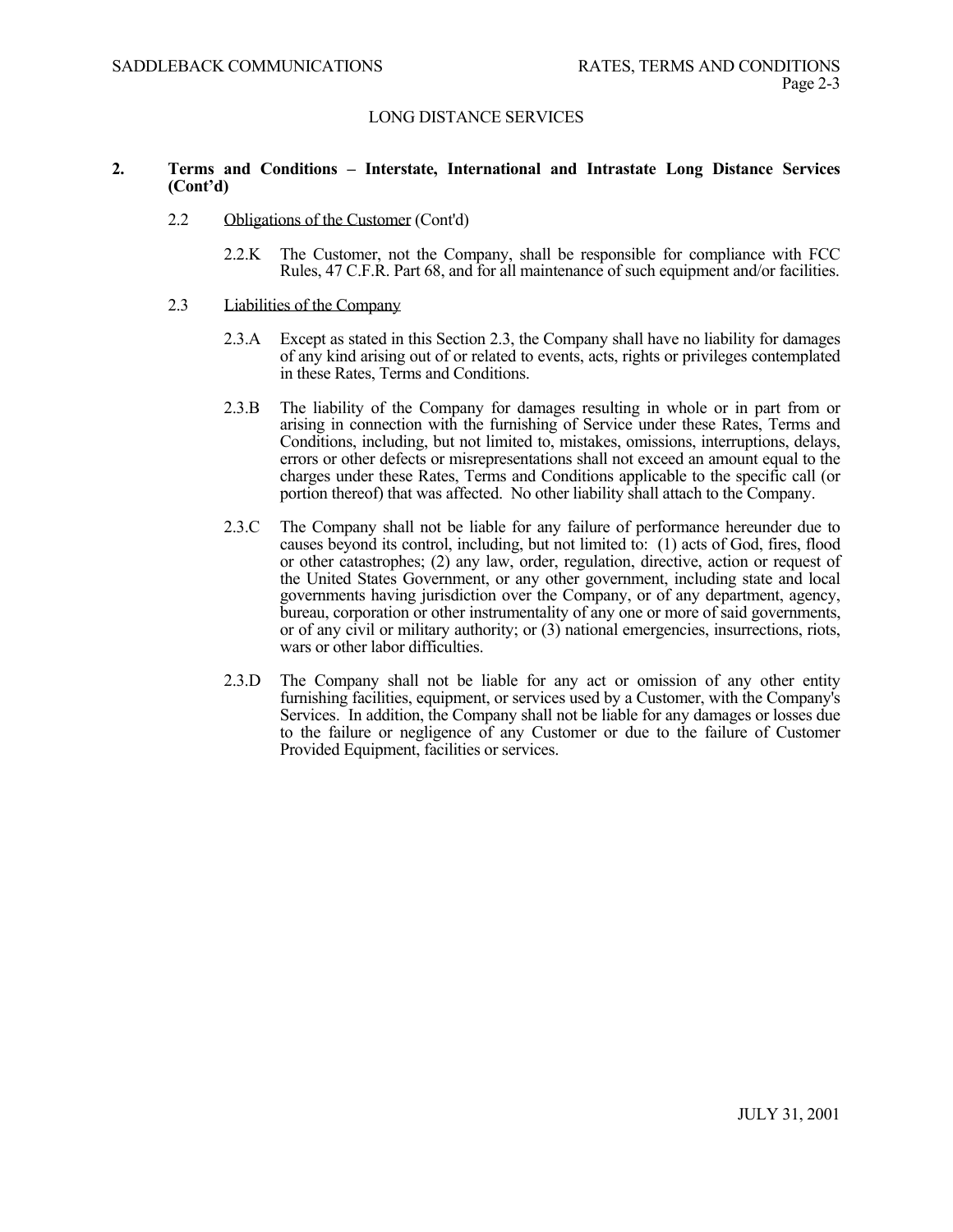### **2. Terms and Conditions – Interstate, International and Intrastate Long Distance Services (Cont'd)**

#### 2.4 Service Orders

 The Customer must place a service order for Service with the Company to initiate, cancel or change the Services provided pursuant to these Rates, Terms and Conditions. Applications for Services may be either in writing or orally and provide, at a minimum, the following information:

- 2.4.A Customer's name(s), telephone number(s) and address(es). In the case of a corporation or partnership, a designated officer or agent shall be named as the contact person for such corporation or partnership.
- 2.4.B Name(s), address(es) and telephone number(s) of person(s) to whom notices from the Company to the Customer shall be addressed, if different from (A) above.

#### 2.5 Charges and Payments for Service or Facilities

- 2.5.A Deposits
	- 2.5.A.1 The Company may, in order to safeguard its interests, require a Customer to make a suitable deposit or provide a surety bond or letter of credit in the amount of the required deposit as a guarantee of the payment of charges. The Company shall have the right to require the Customer to make a deposit prior to or at any time after provision of any Service, not to exceed three (4) months estimated charges. The Company may increase the amount of the deposit to reflect increases to the Customer's annual bill. The Customer will receive a receipt for the deposit.
	- 2.5.A.2 Any deposit as referred to in this Section shall be held by the Company to secure the payment of the Customer's bill. At the Company's option, the deposit may be refunded or credited to the Customer at any time prior to the termination of Service.
	- 2.5.A.3 The fact that a deposit is made does not relieve the Customer from making advance payments or from complying with the Company's regulations for the payment of bills in accordance with the terms herein and does not constitute a waiver or modification of the regulations of the Company providing for the discontinuance of Service for nonpayment of any sums due the Company for Service rendered.
	- 2.5.A.4 Upon termination of Service, and assuming deposits of the Customer are not applied as indicated in Section 2.5.A.2, the deposit will be credited to the Customer's account and any credit balance will be refunded after all amounts due the Company have been paid.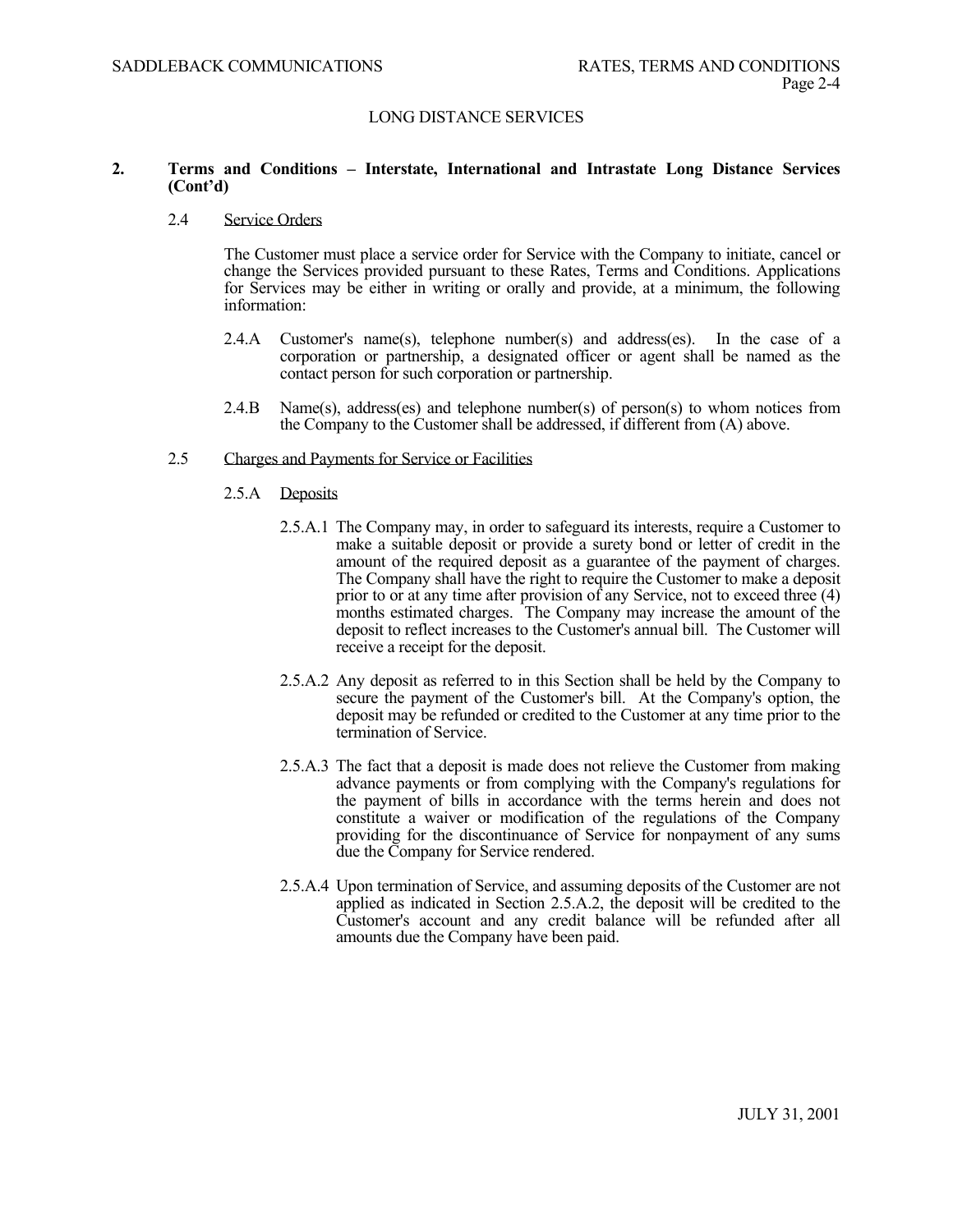### **2. Terms and Conditions – Interstate, International and Intrastate Long Distance Services (Cont'd)**

- 2.5.B Description of Payment and Billing Periods
- 2.5.B.1 Service is provided and billed on a monthly basis. Service continues to be provided and billed on a monthly basis until canceled by the Customer through notice given to the Company.
- 2.5.B.2 When billing functions are performed by a Local Exchange Carrier (LEC), commercial credit card company or others, the payment conditions and requirements of such LEC, commercial credit card company or other entity performing billing functions apply, including any applicable interest.
- 2.5.B.3 In the event a Local Exchange Carrier, commercial credit card company or others ceases efforts to collect any amounts associated with the Company's charges, the Company may bill the Customer or the called party directly, and may utilize its own billing and collection procedures which shall be consistent with all applicable statutes, rules and regulations.

#### 2.5.C Taxes, Gross Revenue, Gross Income, and Gross Earnings Surcharges

- 2.5.C.1 Community tax is covered by tribal statute and other applicable taxes may be covered by tribal community or federal statutes. Such taxes may be included on Customer bills in accordance with any applicable rules of the Salt River Pima Maricopa Indian Community or federal regulatory authority.
- 2.5.C.2 In addition to all recurring, non-recurring, minimum, usage, surcharges or special charges, the Customer identified in these Rates, Terms and Conditions shall also be responsible for and shall pay all applicable federal, local taxes or surcharges, including sales, use, excise, gross earnings, and gross income taxes. All such taxes shall be separately shown and charged on bills rendered by Company or its billing agent. Sales and use taxes shall be applied to all charges and shall also be applied to all applicable gross earnings, gross revenue and gross income taxes.

# 2.5.D Payment and Late Payment Charge

- 2.5.D.1 Payment will be due as specified on the Customer bill. Commencing after that due July 31, 2001, a late charge of allowable by law will be applied to all amounts past due.
- 2.5.D.2 Collection procedures and the requirement for a deposit are unaffected by the application of a late payment charge. The late payment charge does not apply to unpaid balances associated with disputed amounts. Undisputed amounts on the same bill are subject to the late payment charge if unpaid and carried forward to the next bill.
- 2.5.D.3 Service may be denied or discontinued at the Company's discretion for nonpayment of amounts due the Company past the due July 31, 2001 as specified in 2.5.D.1. Restoration of Service will be subject to all applicable installation charges.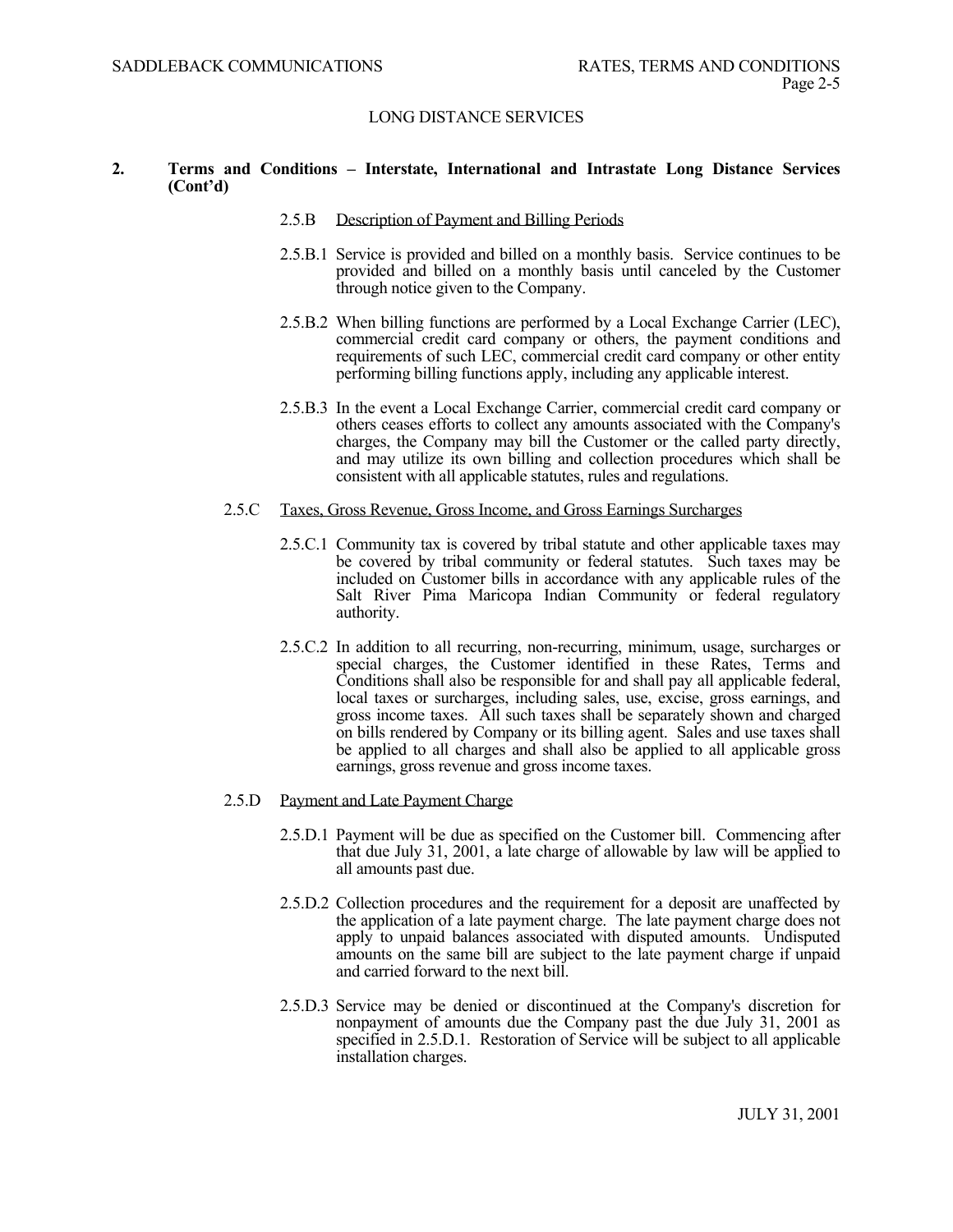## **2. Terms and Conditions – Interstate, International and Intrastate Long Distance Services (Cont'd)**

#### 2.5 Charges and Payments for Service or Facilities (Cont'd)

## 2.5.E Returned Check Charge

 In cases where the Company issues direct bills to Customers, and payment by check is returned for insufficient funds, or is otherwise not processed for payment, there will be a charge as set forth herein. Such charge will be applicable on each occasion when a check is returned or not processed.

#### 2.5.F Suspension or Termination for Nonpayment

 In the event of nonpayment of any bill rendered or any required deposit, the Company may, after written notice, suspend Service to the Customer.

### 2.5.G Credit Allowance/Service Interruptions

- 2.5.G.1 Credit for failure of Service will be allowed only when failure is caused by or occurs in the Company's facilities or equipment owned, provided and billed for by the Company. A credit allowance is not applicable for any period during which Customer cannot utilize the Service, except for such period where the Service is interrupted by the Company for access to its facilities for the purposes of investigating and clearing troubles and/or maintenance.
- 2.5.G.2 Credit allowances for failure of Service or equipment starts when the Customer notifies the Company of the failure and ceases when the operation has been restored and an attempt has been made to notify the Customer by the Company.
- 2.5.G.3 The Customer shall notify the Company of failures of Service or equipment and make reasonable attempts to ascertain that the failure is not caused by Customer Provided Equipment or Customer provided facilities, any act, or omission of the Customer, or in wiring or equipment connected to the Customer's terminal.
- 2.5.G.4 Only those portions of the Service or equipment operation disabled will be credited.
- 2.5.G.5 Any credit provided to the Customer under these Rates, Terms and Conditions shall be determined in accordance with the provisions of Section 2.5.H.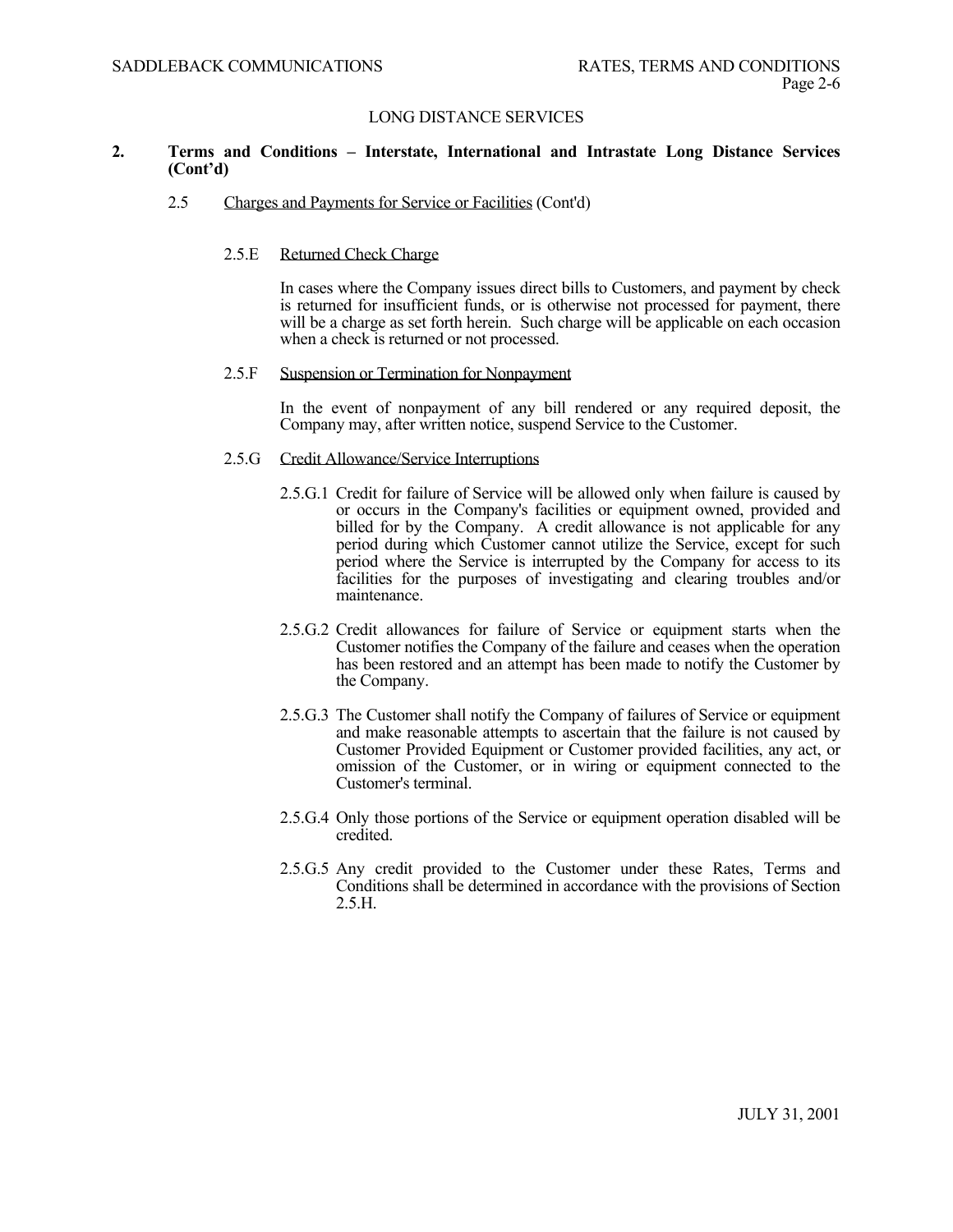### **2. Terms and Conditions – Interstate, International and Intrastate Long Distance Services (Cont'd)**

- 2.5 Charges and Payments for Service or Facilities (Cont'd)
	- 2.5.H Service Interruption Measurement
		- 2.5.H.1 In the event of an interruption of Service that exceeds the minimum requirements set forth in this paragraph, the Company shall make a credit allowance at the Customer's request for a pro rata adjustment of all Service charges billed by the Company for Services rendered inoperative by the interruption. The credit allowance will be computed by dividing the The credit allowance will be computed by dividing the duration of the service interruption measured in twenty-four (24) hour days, from the time the interruption is reported to the Company, by a standard thirty (30) day month, and then multiplying the result by the Company's fixed monthly charges for each interrupted Service.
		- 2.5.H.2 A credit allowance will not be given for interruptions caused by the negligence or willful act of the Customer, or interruptions caused by failure of equipment or service not provided by the Company.

#### 2.6 Termination or Denial of Service by the Company

- 2.6.A The Company may, immediately and without notice to the Customer, and without liability of any nature, temporarily deny, terminate, or suspend Service to any Customer:
	- 2.6.A.1 In the event such Customer or its agent: (a) willfully damages the Company equipment, interferes with use of the Company's Service by other Customers of the Company; (b) unreasonably places capacity demands upon the Company's facilities or Service; or (c) violates any statute or provision of law, or any rule or regulation of any state or federal regulatory agency relating to communications; or (d) otherwise fails to comply with the provisions of these Rates, Terms and Conditions or applicable law; or
	- 2.6.A.2 In the event a Customer becomes insolvent, is the subject of any formal legal proceeding commenced in a court involving a voluntary or involuntary petition or proceeding in bankruptcy, seeks protection or relief from creditors in a formal legal proceeding after a filing for such relief, or executes an assignment for the benefit of creditors; or
	- 2.6.A.3 In the event that the Company determines that any Service is being used fraudulently or illegally, whether by a Customer or its agent.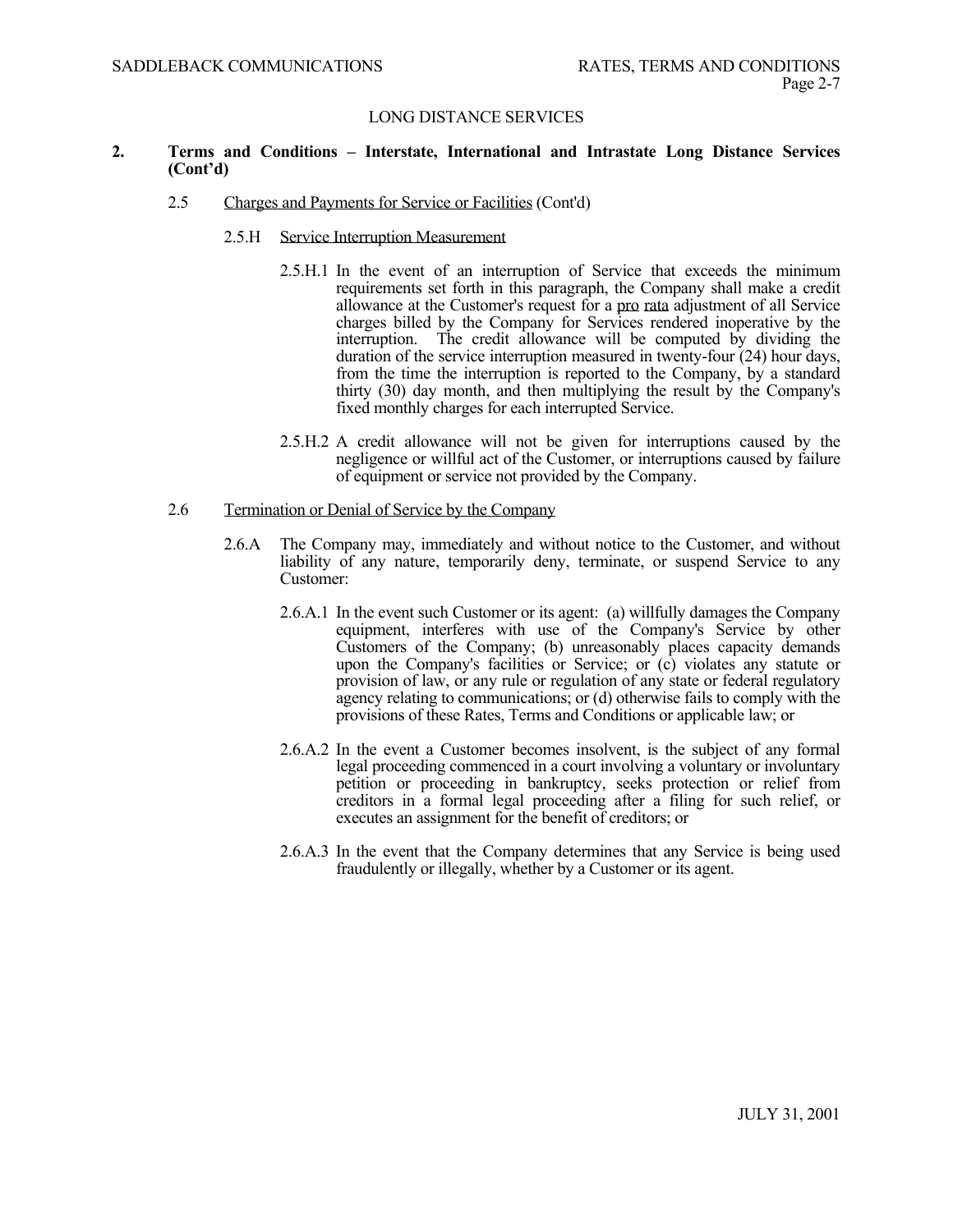#### **3. General Classification and Description of the Company's Service – Interstate, International and Intrastate Long Distance Services**

#### 3.1 Service Points

- 3.1.A The Company provides originating Service from domestic points in the United States to domestic points identified in these Rates, Terms and Conditions either for Interstate Long Distance Service or Intrastate Long Distance Service.
- 3.1.B The Company provides originating Service from domestic points in the United States to international points identified in these Rates, Terms and Conditions.

#### 3.2 Measurements

3.2.A Availability of Service

The Service is available at the rates listed in Sections 4 and 5, through subscription to any of the long distance service offerings available from the Company.

#### 3.3 Timing of Calls

- 3.3.A Unless otherwise indicated in these Rates, Terms and Conditions, calls are timed by the Company in six (6) second increments. "Ring-busy" and "ring-no-answer" calls will not knowingly be charged to the Customer and if charged in error, will be credited by the Company to the Customer. Timing begins at the "starting event" and ends at the "terminating event," unless otherwise specified. Time between the starting event and the terminating event is the call duration. The minimum call duration for a completed domestic call is six (6) seconds, unless otherwise specified. The minimum call duration for a completed international call is thirty (30) seconds, unless otherwise specified.
- 3.3.B The starting event occurs when the Company's terminal experiences an "Incoming Signaling Protocol Successful," i.e., upon the seizure of an inbound trunk.
- 3.3.C The terminating event occurs when the Company's terminal receives a signal from the Local Exchange Carrier that either the calling party or the called party has hung up.
- 3.3.D There shall be no charge for unanswered calls. Upon receiving reasonable and adequate notice of billing from a Customer for any such call, the Company may issue a credit in an amount equal to the charge for the call. Calls which are in progress longer than one minute will be presumed to have been answered.
- 3.3.E Domestic Long Distance Service rates are quoted in terms of initial and additional minutes. The initial minute is the first minute or any fraction thereof after connection is made. The additional minute is each minute or any fraction thereof after the initial minute.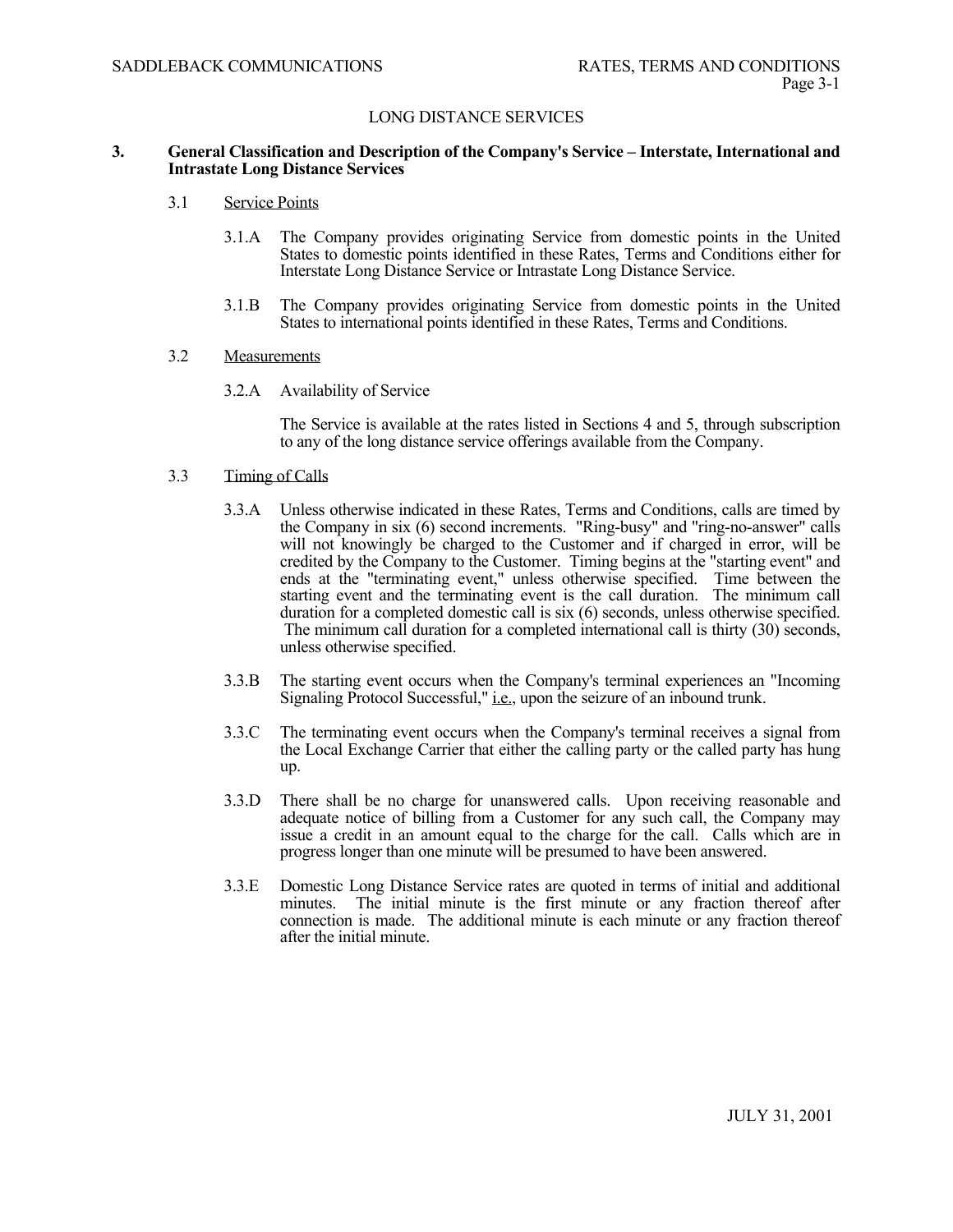#### **3. General Classification and Description of the Company's Service – Interstate, International and Intrastate Long Distance Services (Cont'd)**

- 3.4 Method of Applying Rates
	- 3.4.A Interstate Long Distance Services
		- 3.4.A.1 Unless specified otherwise in these Rates, Terms and Conditions, the duration of each call for billing purposes will be rounded off to the nearest higher six (6) second increment.
	- 3.4.B International Long Distance Services
		- 3.4.B.1 Unless specified otherwise in these Rates, Terms and Conditions, the duration of each call for billing purposes will be rounded off to the nearest higher thirty (30) second increment.
	- 3.4.C Intrastate Long Distance Services
		- 3.4.A.1 Unless specified otherwise in these Rates, Terms and Conditions, the duration of each call for billing purposes will be rounded off to the nearest higher six (6) second increment.
- 3.5 Promotional Discounts

 The Company may from time to time offer promotional discounts. Such discounts will be for a specified period of time, will not exceed published rates, and will be offered to all qualifying Customers.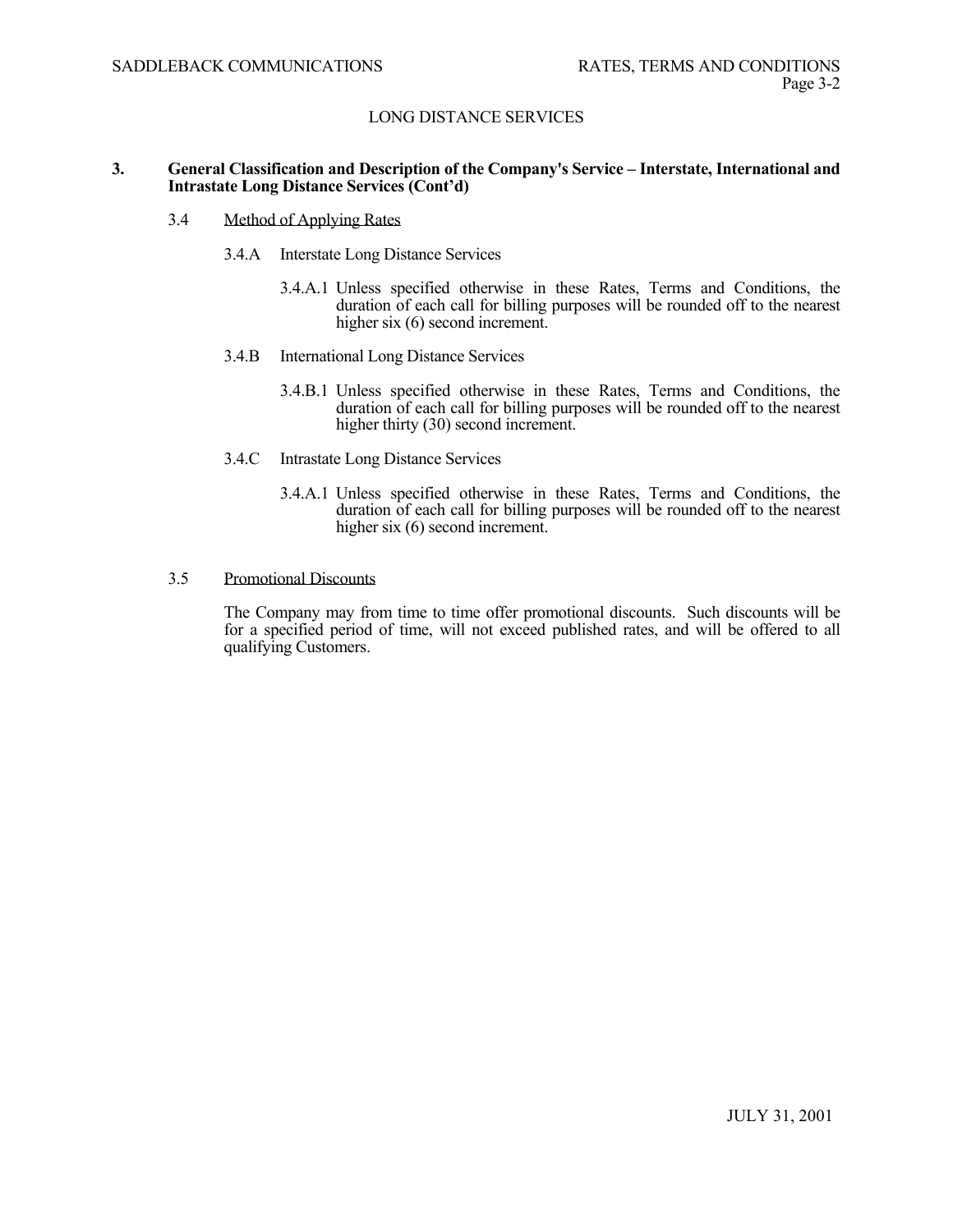#### **3. General Classification and Description of the Company's Service – Interstate, International and Intrastate Long Distance Services (Cont'd)**

- 3.6 Dialed Long Distance Services
	- 3.6.A Dialed Long Distance Services are measured use, full time services and are offered on a monthly basis, utilizing interstate, international and intrastate communications facilities. When appropriate access arrangements exist, these switched services are available on a presubscription (Equal Access) basis. Otherwise, the Services require that a Customer access the Company's network via an alternative access code arrangement such as "950-XXXX" plus the Customer's security code, a toll-free "1-800" telephone number with the Customer's security code, or via "1-0-1-XXXX" code with Customer security code.
	- 3.6.B Depending upon the service option chosen by the Customer, the charges for the use of such interstate, international and intrastate communications facilities may be based upon the time of day, the total minutes of use and/or the distance of each call.
	- 3.6.C All Customers shall be charged the rates identified in Sections 4 and 5 and 6 herein.
	- 3.6.D Domestic points include all fifty (50) states and all U.S. territories and possessions as defined in the Communications Act of 1934, and as amended by the Telecommunications Act of 1996, and as further defined by the Federal Communications Commission in their orders.
- 3.7 800 Service
	- 3.8.A 800 Service is a one-way inbound service originating on feature group facilities provided by the Company and terminating on a regular telephone line. The Customer is responsible for payment of all charges associated with such terminating calls rather than the calling party.
- 3.8 Directory Assistance Service
	- 3.9.A The Company will provide Directory Assistance Service for the convenience of its customers in obtaining telephone numbers in the domestic United States and international points as specified in Section 6.
	- 3.9.B All customers shall be charged the rates identified in Sections 4, 5, and 6.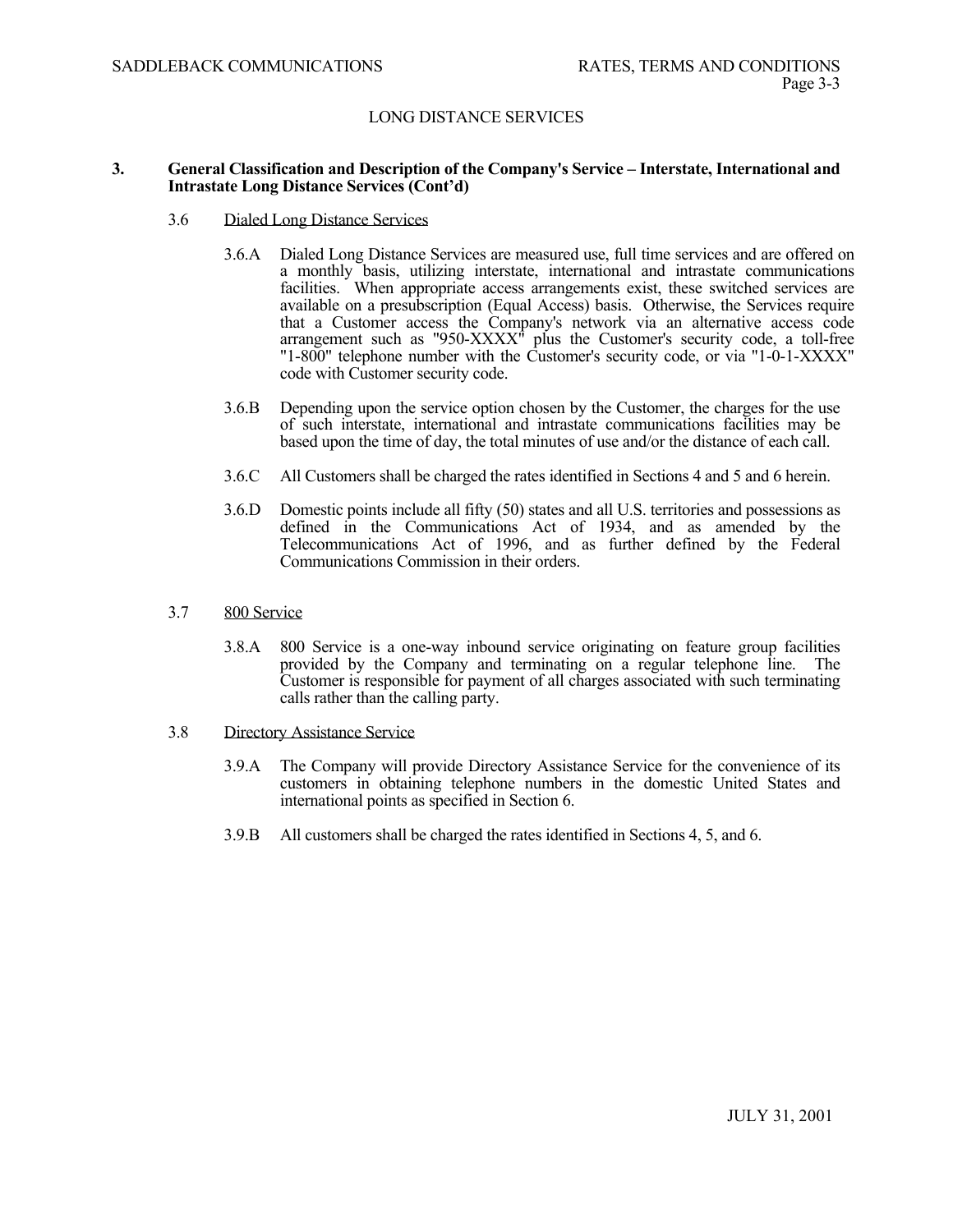#### **3. General Classification and Description of the Company's Service – Interstate, International and Intrastate Long Distance Services (Cont'd)**

#### 3.9 Operator Services

The Company provides Operator Services for telephone calls initiated from its Customers' locations through contractual relationships with interstate and international service providers. Operator Services provided by the Company include Interstate Operator Services, International Operator Services and Intrastate Operator Services

#### 3.9.A Responsibilities of the Company For Operator Services

In addition to the responsibilities of the Company established elsewhere in the Rates, Terms and Conditions, the following responsibilities of the Company apply to Company provision of Operator Services.

- 3.9.A.1 The Company shall identify itself, audibly and distinctly, to the Customer at the beginning of each telephone call and a second time before the Customer incurs any charge for the call.
- 3.9.A.2 The Company shall permit the Customer to terminate the telephone call at no charge before the call is connected.
- 3.9.A.3 The Company shall disclose immediately to the Customer, upon request and at no charge to the Customer,
	- (1) A quote of its rates or charges for the call;
	- (2) The methods by which such rates or charges will be collected; and
	- (3) The methods by which complaints concerning such rates, charges, or collection practices will be resolved.

#### 3.9.B Responsibilities of the Customer For Operator Services

In addition to the responsibilities and obligations of the Customer established elsewhere in the Rates, Terms and Conditions, the following responsibilities apply to Customer use of Company provided Operator Services.

- 3.9.B.1 The Customer is responsible for compliance with the applicable regulations set forth in these Rates, Terms and Conditions.
- 3.9.B.2 The Customer is responsible for establishing his, her or their identity as often as necessary during the course of a call.
- 3.9.B.3 The Customer is responsible for identifying the station, party, or person with whom communications is desired and/or made at the called number.
- 3.9.B.4 The Customer is responsible for providing the Company with a valid method of billing for each call. The Company reserves the right to validate the credit worthiness of users through available credit card, calling card, called number, third party telephone number and room number verification procedures. Where a requested billing method cannot by validated, the user may be required to provide an acceptable alternate billing method or the Company may refuse to place the call.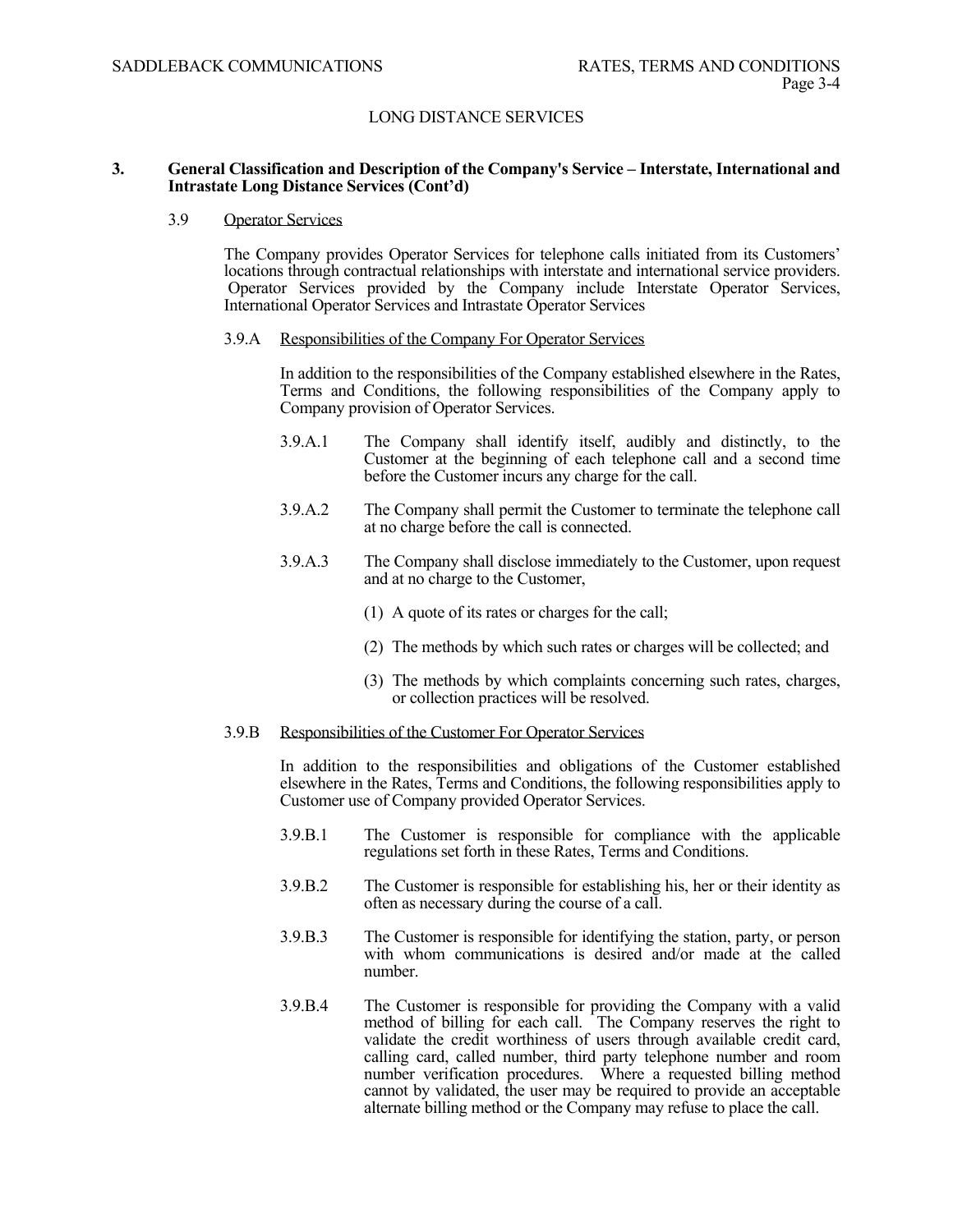#### **3. General Classification and Description of the Company's Service – Interstate, International and Intrastate Long Distance Services (Cont'd)**

- 3.9 Operator Services (Cont'd)
	- 3.9.C Billing Arrangements
		- 3.9.C.1 Collect, Calling Card and Third Party Calls

 Charges for calls of this type will be included on the Billed Party's regular local telephone bill pursuant to billing and collection agreements established by the Company or its intermediary with the applicable telephone company or a bill issued directly by the Company or its billing and collection agent or clearing house. Individual types of billing arrangements may not be available for all types of Operator Services. Where a billing arrangement is not available for a call, the Company will not provide Operator Service.

# 3.9.C.2 Credit Card Calls

 Charges for credit card calls will be included on the Billed Party's regular monthly statement from the card-issuing company. Where a billing arrangement is not available for the Company to bill for charges to a credit card, the Company will not provide Operator Service with respect to credit card calls.

# 3.9.C.3 Unanswered Calls

The Company will not bill for unanswered calls in areas where Equal Access is available, nor will the Company knowingly bill for unanswered telephone calls where Equal Access is not available. In the event that an unanswered call is inadvertently billed due to the unavailability of Equal Access, the Company will cancel or refund all such charges upon request of the Billed Party. Any call for which the billed duration exceeds one minute shall be presumed to have been answered.

# 3.9.C.4 Call Splashing

The Company will not engage in Call Splashing, unless the Customer requests to be transferred to another provider of Operator Services, the Customer is informed prior to incurring any charges that the rates for the call may not reflect the rates from the actual originating location of the call, and the Customer then consents to be transferred.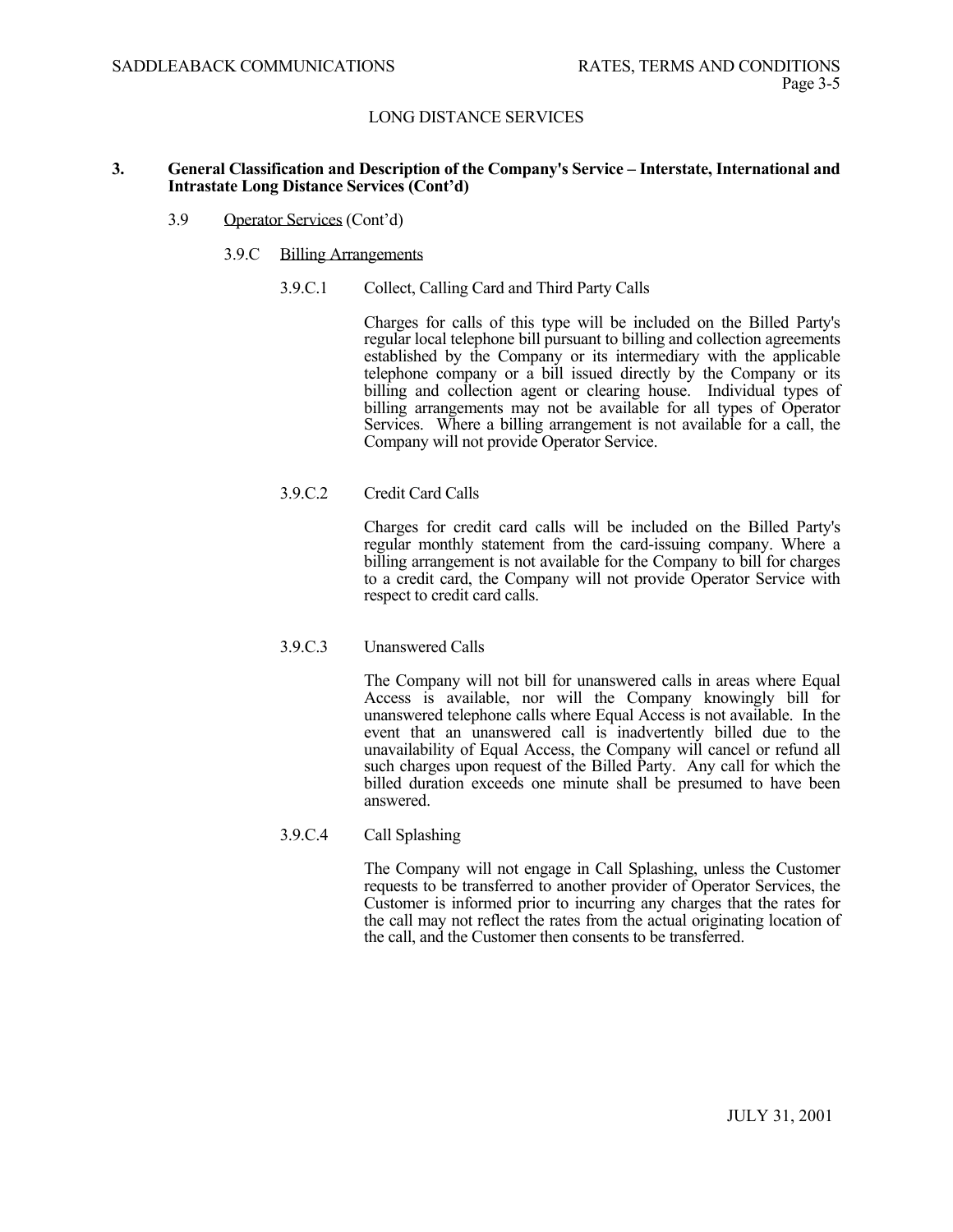#### **3. General Classification and Description of the Company's Service – Interstate, International and Intrastate Long Distance Services (Cont'd)**

#### 3.10 Operator Services (Cont'd)

#### 3.90.G Billing Arrangements (Cont'd)

#### 3.9.C.5 Billing Entity Conditions

When billing functions on behalf of the Company are performed by local exchange telephone companies, credit card companies or others, the payment conditions and regulations of such companies apply, including any applicable interest and/or late payment charges. In case of any disputed charges which cannot be resolved by the billing company, the Billed Party may contact the Company directly. If there is still a disagreement about the disputed amount after investigation and review by the Carrier, and the dispute involves Interstate Operator Services, the Billed Party may file an appropriate complaint with the Federal Communications Commission. The address of the Federal Communications Commission (FCC) is listed below:

 Telecommunications Consumers Division Federal Communications Commission 445 12th Street, S.W. Room 5-A724 Washington, D.C. 20554

Customers may file a complaint related to Interstate Operator Services with the FCC Enforcement Bureau – Telecommunications Consumers Division at: http://www.fcc.gov/eb/tcd.

#### 3.9.D Description of Interstate Operator Services

The Company offers Interstate Operator Services pursuant to these Rates, Terms and Conditions. All Interstate Operator Services are offered for the purpose of completing interstate telephone calls to any ten-digit telephone number (area code plus seven-digit local number) in the United States.

The Company provides the following types of Interstate Operator Services:

Collect Calls Third Party Calls Calling Card Calls

Definitions of these services are provided in Section 1.2 of the Rates, Terms and Conditions.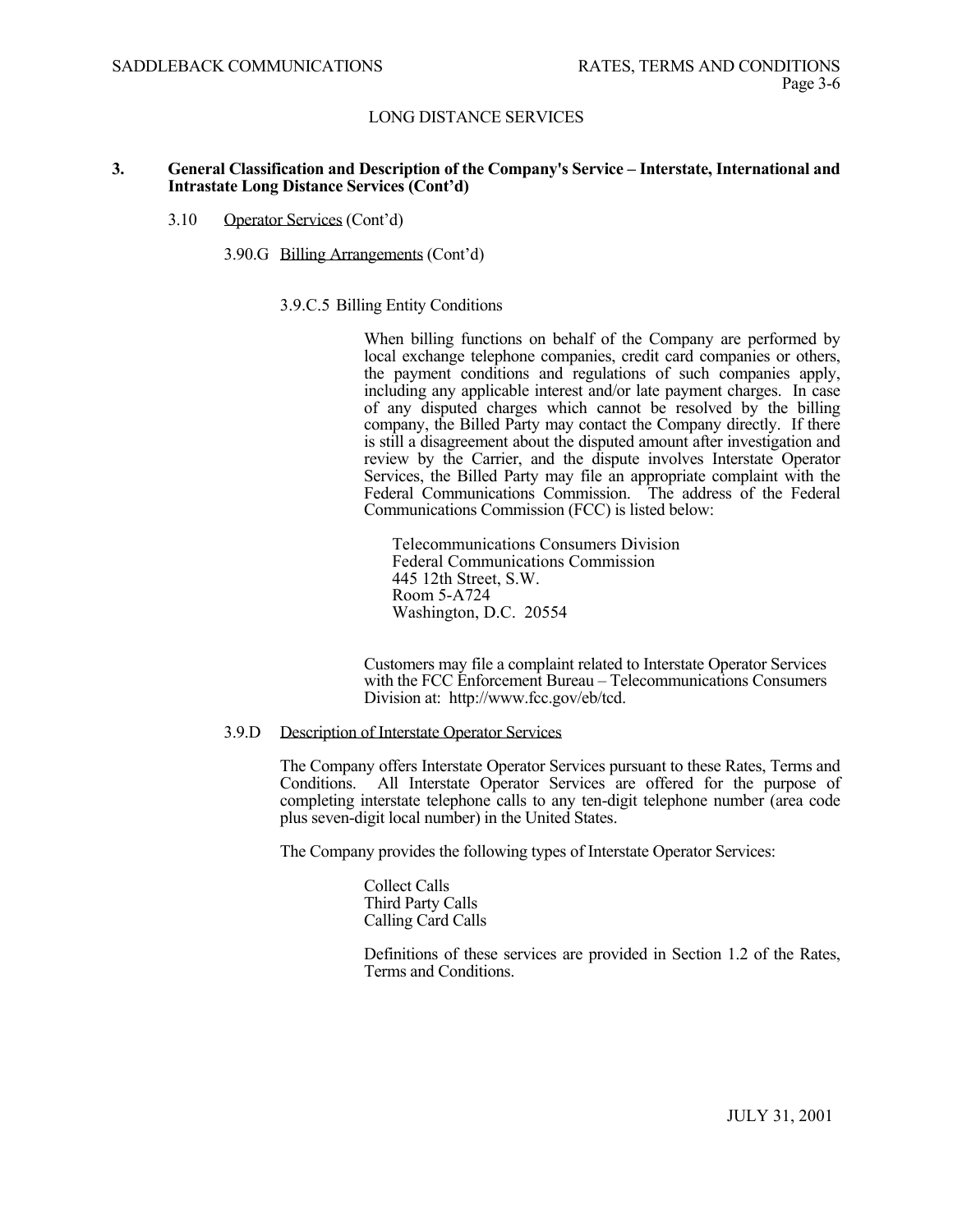#### **3. General Classification and Description of the Company's Service – Interstate, International and Intrastate Long Distance Services (Cont'd)**

3.9 Operator Services (Cont'd)

#### 3.9.E Description of Intrastate Operator Services

The Company offers Intrastate Operator Services pursuant to these Rates, Terms and Conditions. All Intrastate Operator Services are offered for the purpose of completing intrastate telephone calls to any ten-digit telephone number (area code plus seven-digit local number) in the state of Arizona.

The Company provides the following types of Intrastate Operator Services:

Collect Calls Third Party Calls Calling Card Calls

Definitions of these services are provided in Section 1.2 of the Rates, Terms and Conditions.

#### 3.9.F Description of International Operator Services

The Company offers International Operator Services pursuant to these Rates, Terms and Conditions. All International Operator Services are offered for the purpose of completing international telephone calls originating from the Untied States and terminating to international points.

The Company provides the following types of International Operator Services:

Third Party Calls Calling Card Calls

Definitions of these services are provided in Section 1.2 of the Rates, Terms and Conditions.

3.9.G Person-to Person-Calls

Collect Calls, Third Party Calls and Calling Card Calls may optionally be placed on a Person-to-Person Call basis. The caller must arrange with the operator to make a person-to-person call; otherwise, all calls will be treated as station-to-station.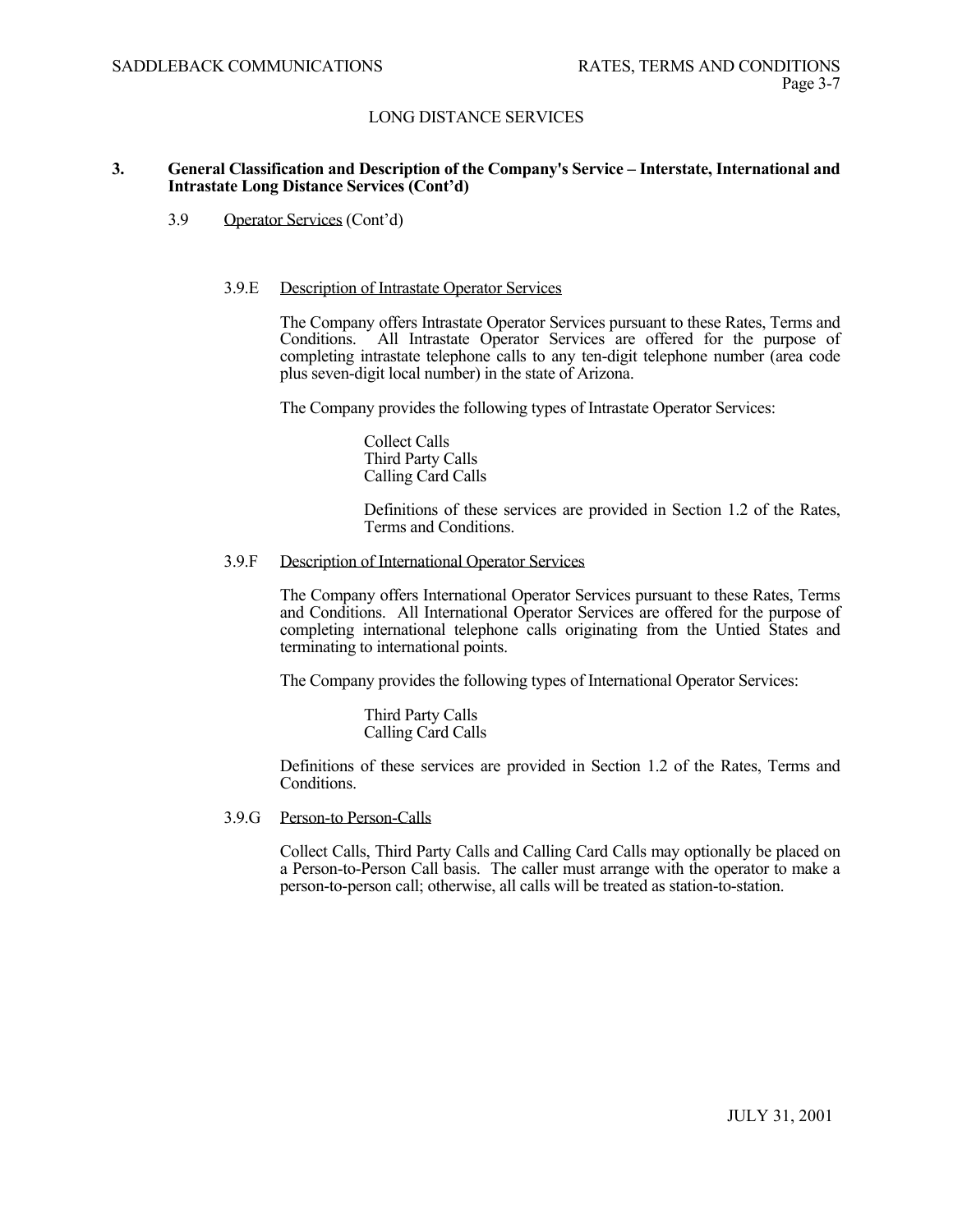## SADDLEBACK COMMUNICATIONS RATES, TERMS AND CONDITIONS

# LONG DISTANCE SERVICES

## **4. Rates for Interstate Long Distance Service**

## 4.1 Returned Check Charge

 A Customer whose payment by check is returned for insufficient funds, or is otherwise not processed for payment, will be subject to a returned check charge. Such charge will be applicable on each occasion when a check is returned or not processed. If the returned check was for a combined interstate, international and intrastate balance, only a single returned check charge will apply.

Per Occasion \$25.00

#### 4.2 Residential Direct Dial Services

Refer to the Company web site for a current interstate rate schedule. A copy of the current interstate rate schedule is also available at the Company office location.

4.3 Business Direct Dial Services

Refer to the Company web site for a current interstate rate schedule. A copy of the current interstate rate schedule is also available at the Company office location.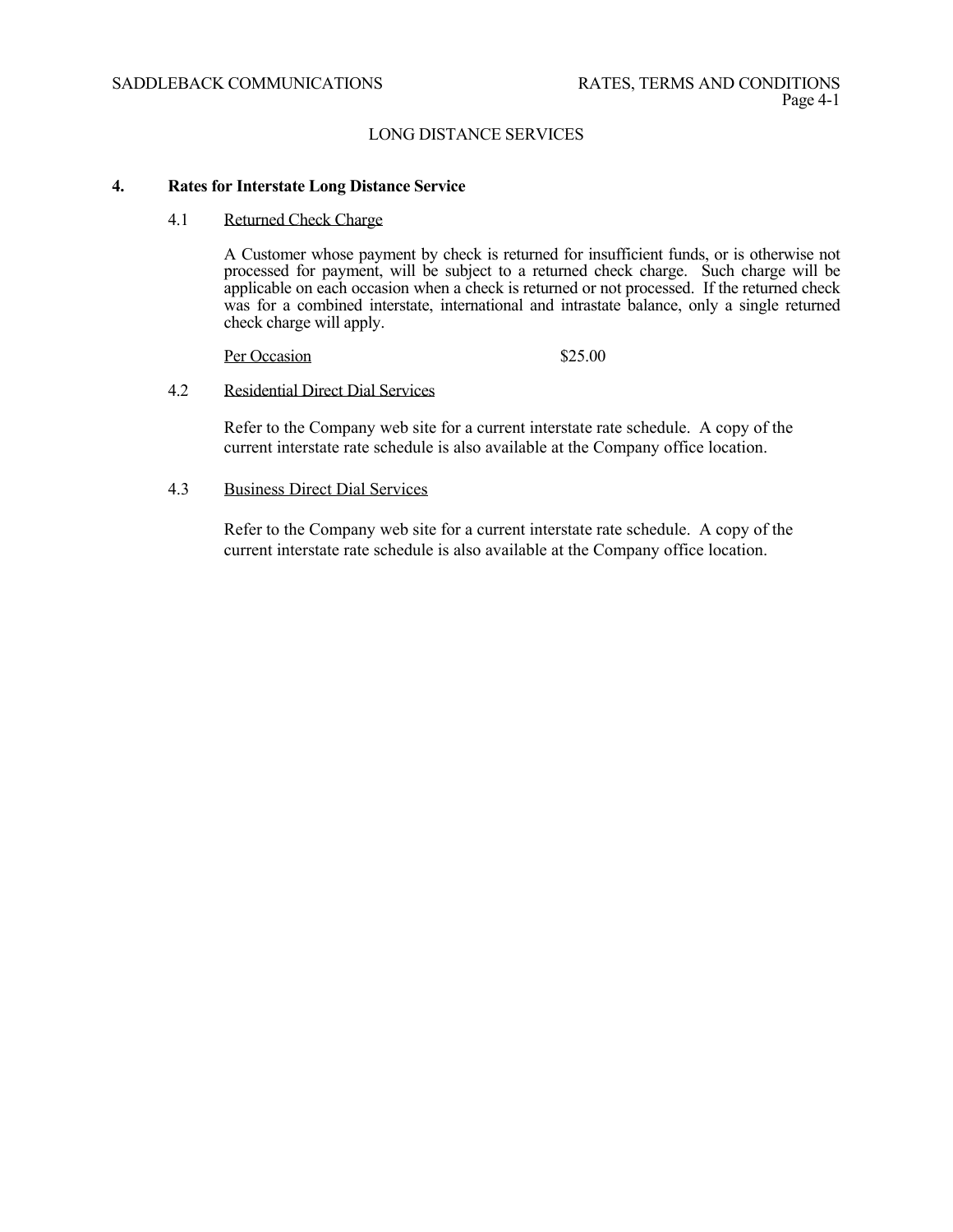#### **5. Rates for Intrastate Long Distance Service**

## 5.1 Returned Check Charge

 A Customer whose payment by check is returned for insufficient funds, or is otherwise not processed for payment, will be subject to a returned check charge. Such charge will be applicable on each occasion when a check is returned or not processed. If the returned check was for a combined interstate, international and intrastate balance, only a single returned check charge will apply.

Per Occasion \$25.00

### 5.2 Residential Direct Dial Services

Refer to the Company web site for a current intrastate rate schedule. A copy of the current intrastate rate schedule is also available at the Company office location.

#### 5.3 Business Direct Dial Services

Refer to the Company web site for a current intrastate rate schedule. A copy of the current intrastate rate schedule is also available at the Company office location.